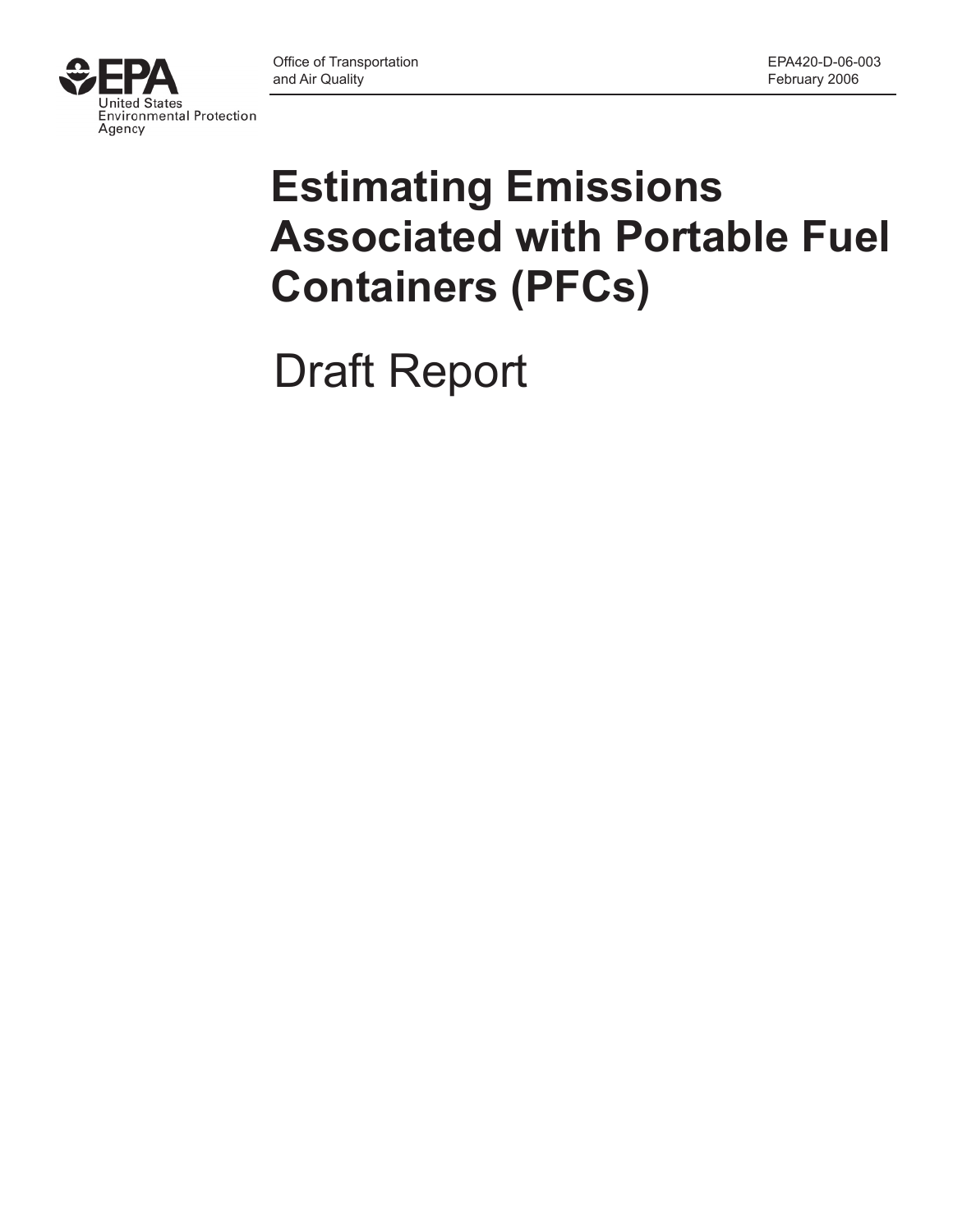EPA420-D-06-003 February 2006

# **Estimating Emissions Associated with Portable Fuel Containers (PFCs)**

Draft Report

Assessment and Standards Division Office of Transportation and Air Quality U.S. Environmental Protection Agency

*NOTICE*

*This Technical Report does not necessarily represent final EPA decisions or positions. It is intended to present technical analysis of issues using data that are currently available. The purpose in the release of such reports is to facilitate an exchange of technical information and to inform the public of technical developments, which may form the basis for a final EPA decision, position or regulatory action.*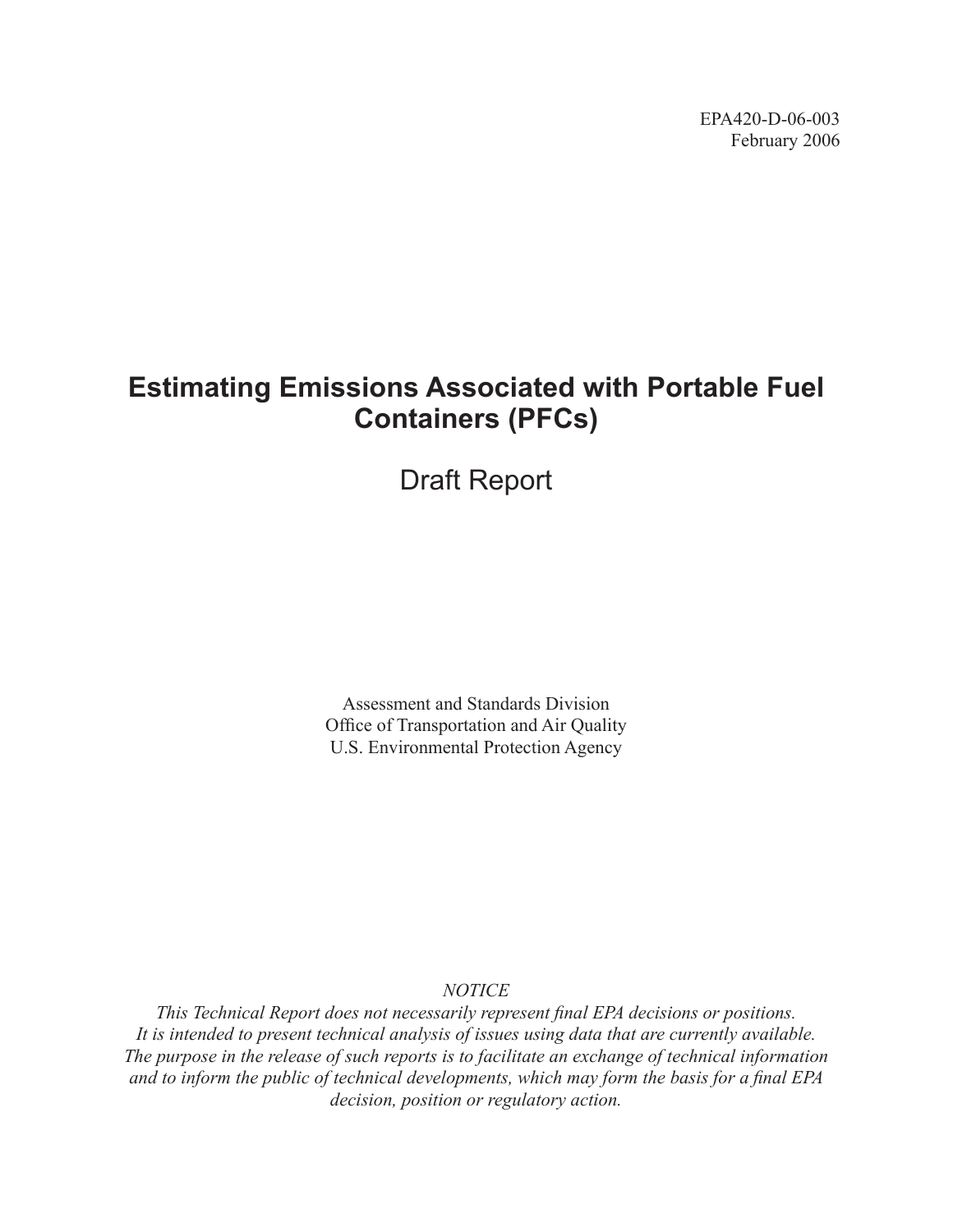### **1.0 INTRODUCTION**

Portable fuel containers (PFCs, or gas cans) are consumer products used to refuel a wide variety of gasoline-powered equipment. California has established an emissions control program for gas cans which began in 2001. Since then, some other states have adopted the California requirements. Last year, California adopted a revised program.

EPA is planning to propose standards to control VOCs as an ozone precursor and also to minimize exposure to VOC-based toxics such as benzene and toluene. Gasoline is highly volatile and evaporates easily from containers that are not sealed or closed properly. Although an individual gas can is a relatively modest emission source, the cumulative VOC emissions from estimated population of 80 million gas cans are quite significant. Left uncontrolled, the evaporative emissions from a gas can are up to 60 times the VOC of a new Tier 2 vehicle evaporative control system. Gas can emissions are primarily of three types: evaporative emissions from unsealed or open containers; permeation emissions from gasoline passing through the walls of the plastic containers; and evaporative emissions from gasoline spillage during use.

This report proposes an approach to estimating the VOC inventory associated with PFCs.

In 1999, California's Air Resources Board (ARB) proposed a methodology to estimate annual emissions from portable fuel containers (PFCs) within California.**[1,2]** Their approach involved first distinguishing and characterizing the various mechanisms (i.e., sources) of emissions of hydrocarbons (HCs) and then estimating the frequency of occurrence and emission rates associated with each of those sources.

For most of those sources, the daily emission rates also depend upon these four factors:

- Composition of the PFC (plastic versus metal),
- Whether the PFC was stored open or closed (i.e., a PFC is considered "open" if its vent and or spout is uncapped),
- Average size/capacity of the PFC, and
- Frequency the PFC was refilled.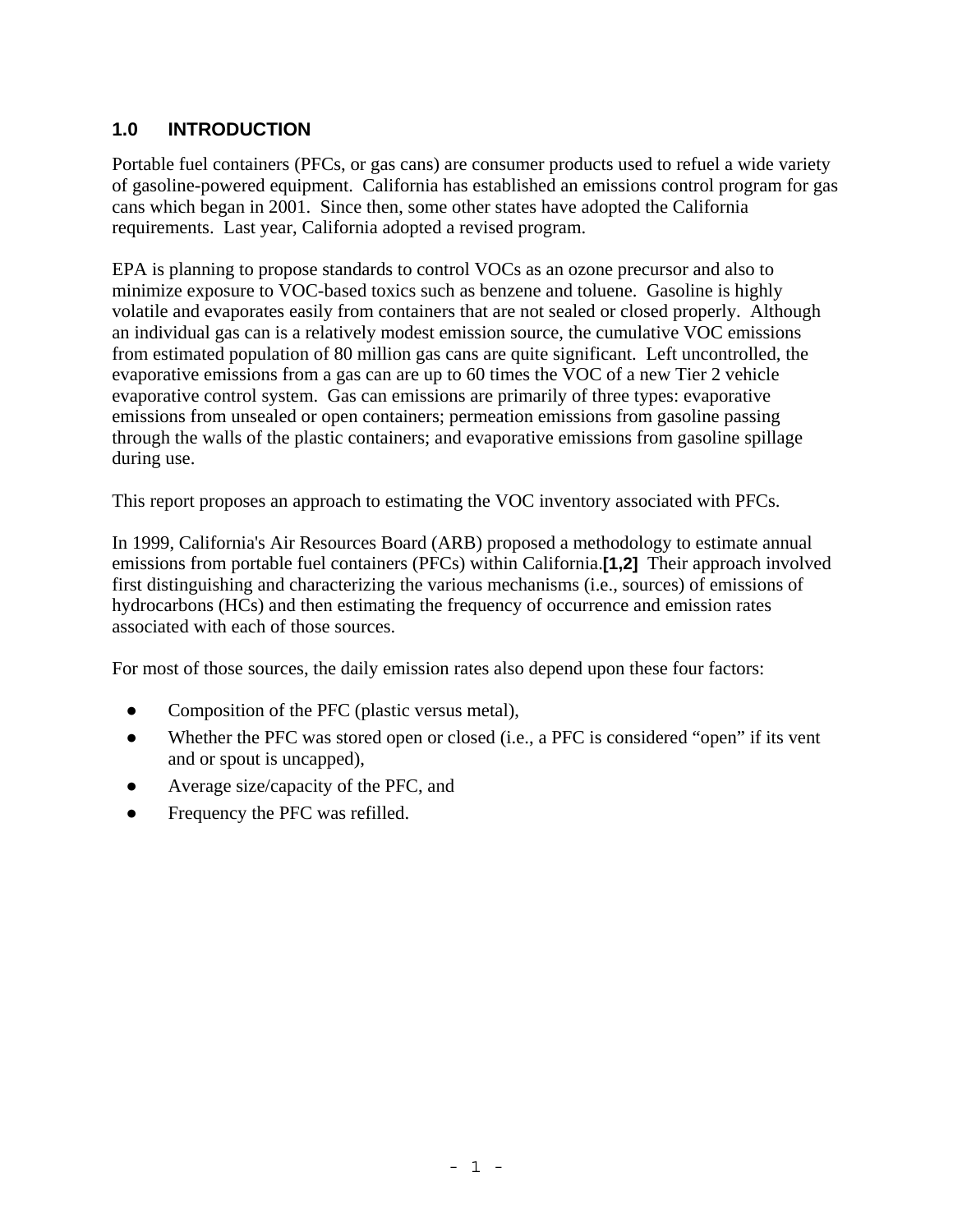ARB found (based upon analysis of their survey data) that those four factors were themselves dependent upon whether the PFC was used for residential or commercial use. The ARB survey results are given in the following table.

| Distribution of PFCs by Usage Type |                                 |                               |                      |     |  |
|------------------------------------|---------------------------------|-------------------------------|----------------------|-----|--|
|                                    | <b>Plastic</b><br><b>Closed</b> | <b>Metal</b><br><b>Closed</b> | <b>Metal</b><br>Open |     |  |
| <b>Residential</b><br><b>Usage</b> | 53%                             | 23%                           | 13%                  | 11% |  |
| <b>Commercial</b><br>Usage         | 33%                             | 39%                           | 18%                  | 10% |  |

**Table 1 Distribution of PFCs by Usage Type** 

ARB also determined that the average PFC in residential usage had a capacity of 2.34 gallons and was refilled 6.4 times annually; the average PFC in commercial usage had a capacity of 3.4 gallons and was refilled 352 times annually. Combining those survey results leads to the estimates that each PFC in a residential unit represents, on average, 14.9 gallons of gasoline annually, and each PFC in commercial unit represents 1,206.9 gallons of gasoline annually.

The analysis also provided ARB with an estimate of the number of PFCs per each residential unit (1.8 per household) and per each commercial unit (6.9 per business). Census data (of the number of households and the number of businesses within California) were then used by ARB to estimate the total number of PFCs within California.

The Ozone Transport Commission (through its contractor Pechan) modified ARB's methodology to apply to Northeastern states.**[3]** The New Jersey Department of Environmental Protection then continued that approach to estimating emissions from PFCs in the state of New Jersey.**[4]**

# **2.0 EPA APPROACH**

In this report, EPA proposes to modify ARB's proposed methodology in two ways. The first of those modifications was how the number of PFCs (and the number of gallons of associated gasoline) was estimated, and the second were revisions to those sources of emissions of HC emissions.

### **2.1 Estimating Number of PFCs**

Rather than assuming that the numbers of PFCs per household and per business were consistent across the entire country, EPA used its non-road emissions model (NONROAD2004) to estimate the seasonal (nonroad) consumption of gasoline by source category classification (SCC) code for each state plus the District of Columbia. Each SCC code has a unique usage (commercial versus residential), a unique ratio of the percent of fuel dispensed from PFCs (versus from fuel pumps), and a unique spillage rate (grams per gallon). (In the NONROAD2004 model, the spillage (from PFCs) is assumed to be a constant 17 grams for each refueling event. Since the fuel tank capacity varies for different pieces of equipment, the spillage rate (in terms of grams per gallon of dispensed gasoline) also varies greatly. (See Appendix A.) Thus, by combining those two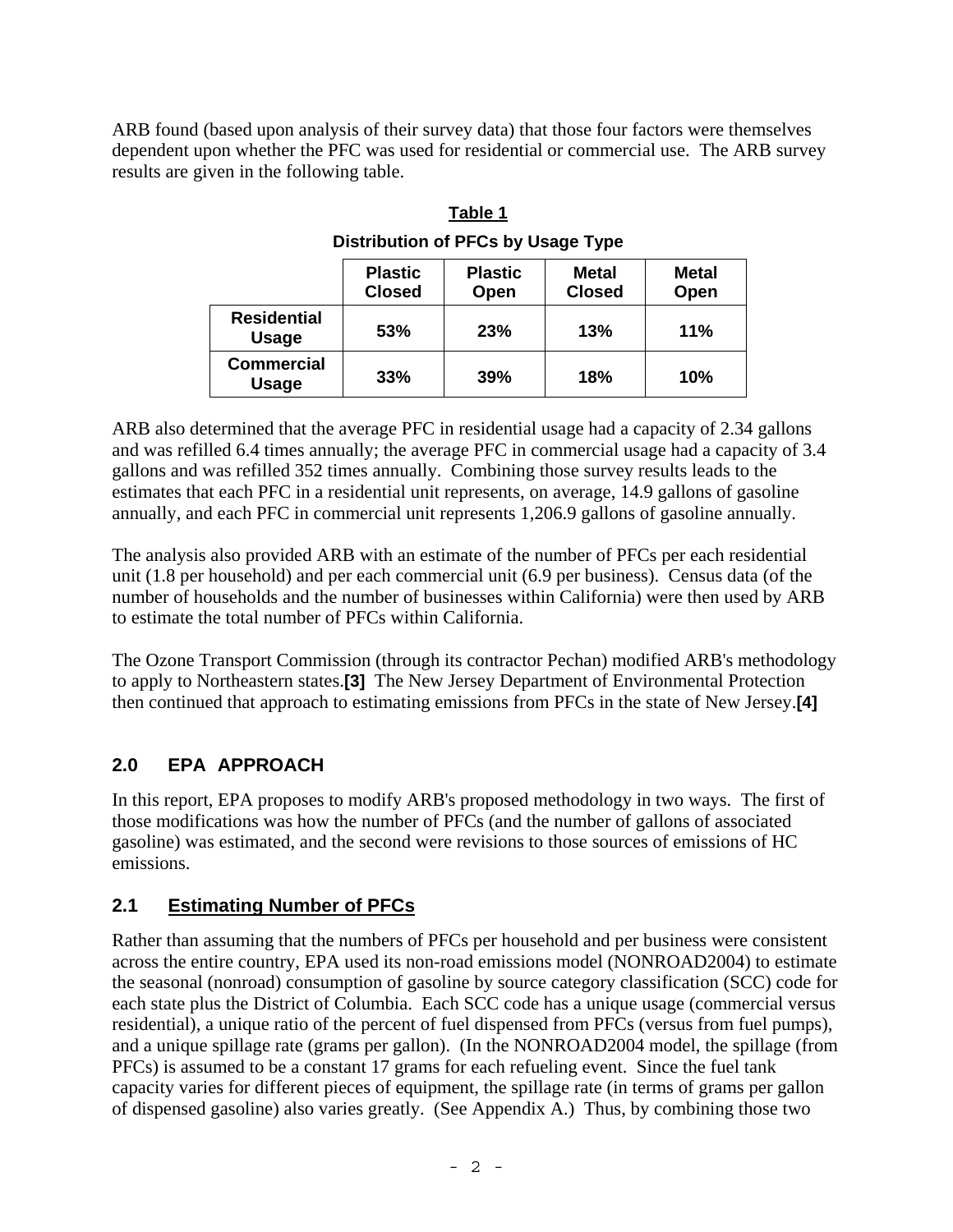outputs of NONROAD2004, EPA was able to estimate (by state) the total quantity of gasoline supplied from PFCs as well as the total spillage (from using the PFCs to refuel the individual pieces of equipment) for residential usage and for commercial usage. For example, running the NONROAD2004 model for calendar year 2005 produced the following estimates (obtained by summing the individual state-by-state estimates):

| <b>Season</b> | <b>Residential</b><br>Usage (gallons) | <b>Commercial</b><br>Usage (gallons) | Spillage at<br><b>Equipment (tons)</b> |
|---------------|---------------------------------------|--------------------------------------|----------------------------------------|
| Winter 2005   | 105,946,000                           | 302,301,000                          | 10,014                                 |
| Spring 2005   | 276,697,000                           | 547,363,000                          | 17.529                                 |
| Summer 2005   | 448,476,000                           | 738,141,000                          | 24,022                                 |
| Autumn 2005   | 276,308,000                           | 544,614,000                          | 17,461                                 |
| Annual 2005   | 1,107,427,000                         | 2,132,419,000                        | 69,026                                 |

**Table 2**

**Estimate of Gallons of Gasoline Dispensed Nationwide by PFCs in 2005** 

Using ARB's survey-based estimates of the total annual gallons of gasoline represented by each PFC (14.9 gallons for PFCs in residential usage and 1,206.9 gallons for PFCs in commercial usage), EPA estimated the number of PFCs in use. This method produced an estimate of 76,284,000 PFCs in use nationally which is close to industry estimates of 80.5 million PFCs.[∗](#page-4-0) The fact that some PFCs are only used seasonally would increase that calculated number of PFCs, bringing it even closer to that industry estimate. This suggests that this approach produces estimates that are reasonable on an annual basis. To apply this approach to seasonal estimates, we first had to distribute the estimated 6.4 annual refills (for the residential PFCs) on a seasonal basis. Distributing those refills proportional to the gasoline used (Table 2) led to an estimated average 0.6 refills each winter. Rounding that up to an even 1.0 and distributing the remaining refills proportional to the remaining gasoline produced the values in Table 3. The seasonal distribution of the refills of PFCs in commercial usage (also given below in Table 3) was estimated to be proportional to the distribution of the refills of PFCs in residential usage.

<span id="page-4-0"></span>

The US Consumer Products Safety Commission estimated 80.5 million PFCs in use nationwide, and about 20 million additional PFCs are sold annually.**[5]** Assuming a slow growth rate in the national population of PFCs (e.g., the one percent rate estimated from the NONROAD model and illustrated in Figure 1), the average useful life of a PFC would have to be between four and five years. That estimate of useful life is consistent with the estimates given in that memorandum (i.e., 3-5 years for plastic PFCs and 25 years for metal PFCs).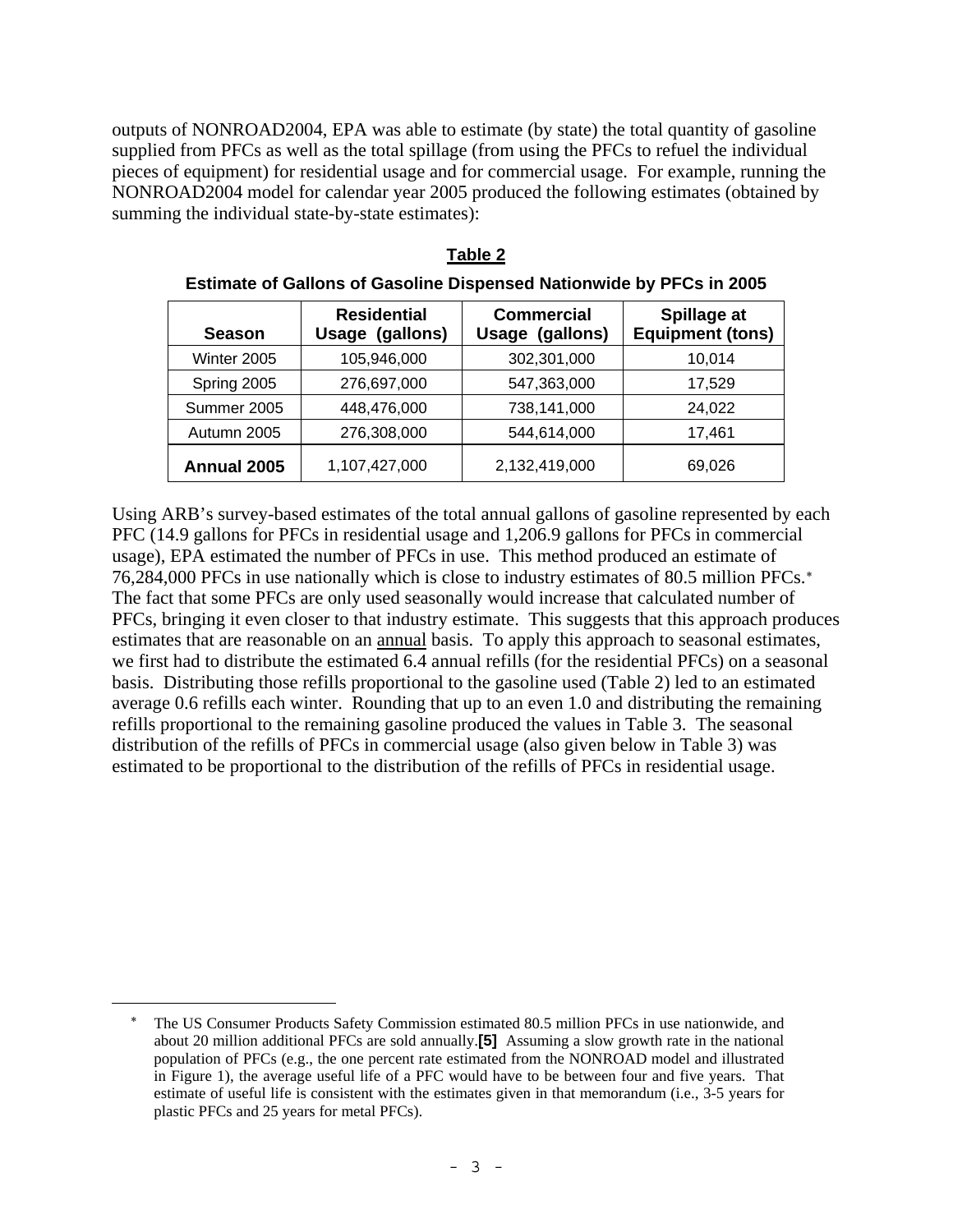| <b>Season</b> | <b>Residential Usage</b> | <b>Commercial Usage</b> |
|---------------|--------------------------|-------------------------|
| Winter        | 1,0000                   | 55.4023                 |
| Spring        | 1.4755                   | 81.7468                 |
| Summer        | 2.4000                   | 132.9655                |
| Autumn        | 1.4755                   | 81.7468                 |
| Annual        | 6.3510                   | 351.8614                |

| Table 3                                  |
|------------------------------------------|
| Number of Refills for Each PFC by Season |

This distribution of refills predicts (for calendar year 2005) that approximately 47 million PFCs would be in use during the three winter months and approximately 82 million would be in use during each of the remaining nine months. EPA proposes to use this seasonal rate of refilling the PFCs to estimate the season emissions associated with PFC usage.

### **2.2 Revising Sources of HC Emissions**

The second modification to ARB's proposed methodology was a revision to those sources of emissions of HC emissions, by:

- including the emissions produced by displacing the vapor within the PFC and within the equipment when each is filled,
- including the spillage occurring when the PFC is filled at the pump, and
- adjusting the estimates of evaporation/diurnal and permeation emissions to account for the fuel RVP and the ambient temperature (using the same approach used by EPA in its NONROAD2005 model **[6]**).

This modification produced the following list of seven sources:

- Emissions associated with filling the gas can (PFC) at the gas pump
	- (1) Displacement of the vapor within the can
	- (2) Spillage of gasoline while filling the can
- Emissions associated with transporting the gas can to the piece of nonroad equipment
	- (3) Spillage of gasoline during transport
- Emissions associated with using the gas can to refuel the piece of nonroad equipment (These emissions are already accounted for in EPA's NONROAD model.)
	- (4) Displacement of the vapor within the nonroad equipment
	- (5) Spillage of gasoline while filling the nonroad equipment
- Emissions (adjusted for changes in ambient temperature) associated with storage of the gasoline in the PFCs
	- (6) Emissions due to evaporation (i.e., diurnal emissions)
	- (7) Emissions due to permeation

Since (as noted above) the spillage and vapor displacement associated with using the PFCs to refuel the pieces of nonroad equipment (i.e., items 4 and 5 in the above list) are already included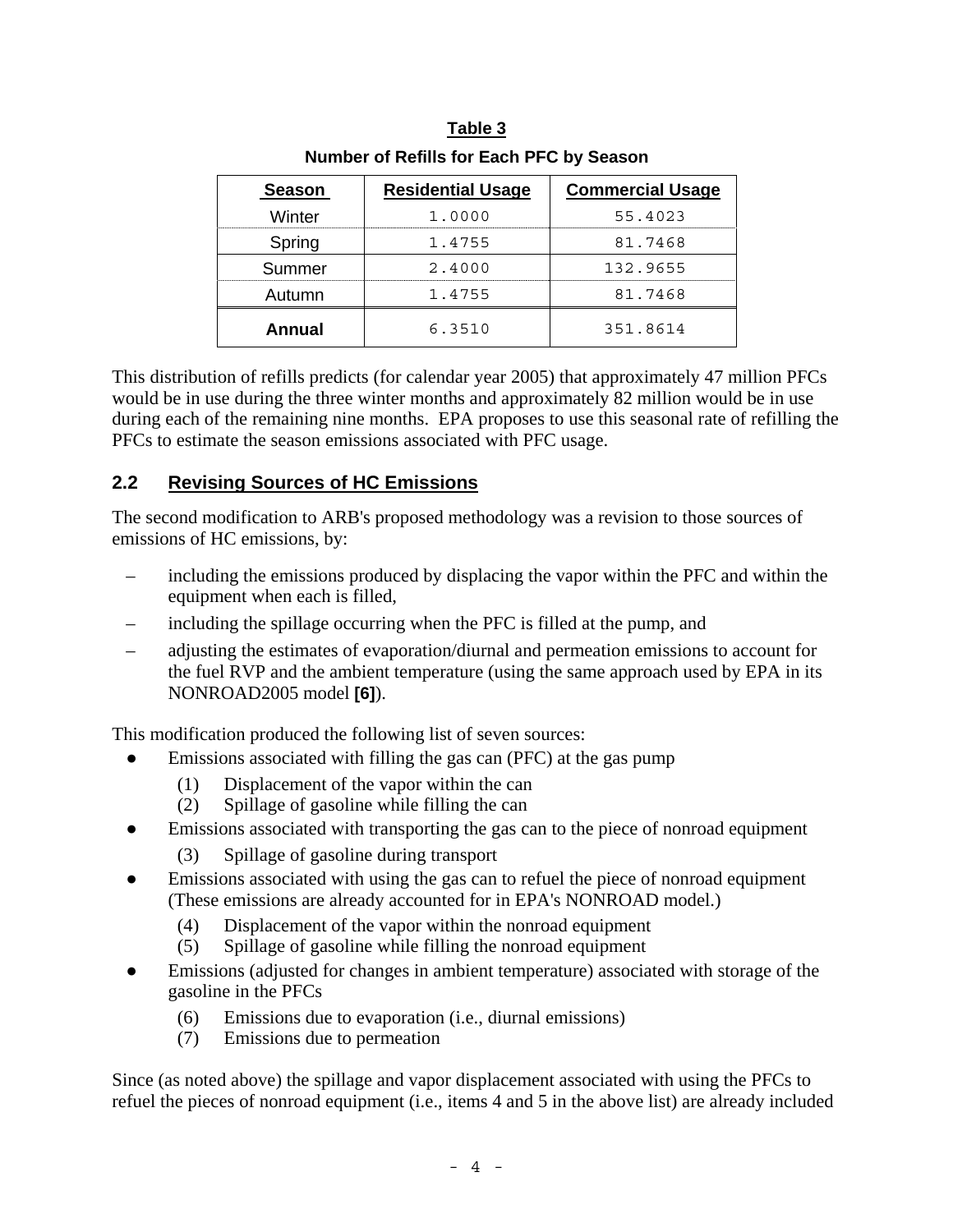in the estimates of EPA's NONROAD model; care should, therefore, be taken to avoid double counting them in inventory estimates.

### **2.2.1 HC Emissions from Vapor Displacement**

Each gallon of gasoline pumped into each PFC or poured into each piece of nonroad equipment displaces the same volume of vapor. In EPA's NONROAD model (for equipment fueled using PFCs), the mass of that displaced vapor is a function of the ambient temperature (in degrees Fahrenheit) and the Reid Vapor Pressure (RVP) of the fuel, specifically the mass of HC in the vapor (in grams) displaced by each gallon of gasoline is given by the following formula:

 $exp(-1.2798 + 0.0203*Temperature + 0.1315*RVP)$ 

Where (ambient) temperature is in degrees Fahrenheit (between 40 and 95° F), and fuel RVP is in pounds per square inch (psi). For ambient temperatures under  $40^{\circ}$  F, the temperature is rounded up to 40° F in the formula. Similarly, for ambient temperatures over 95° F, the temperature is rounded down to 95° F.

Since (as noted in Section 2.2) the vapor displaced from the individual non-road equipment is already being estimated by EPA's NONROAD model, care must be taken not to double count this quantity in inventory estimates.

# **2.2.2 HC Emissions from Spillage at Pump**

In EPA's MOBILE6 model, spillage at the pump is estimated at 0.3128 grams per gallon pumped into each on-road vehicle. EPA proposes to use this same estimate of spillage for each gallon pumped into each PFC.

# **2.2.3 HC Emissions from Spillage During Transport**

ARB determined that the spillage of gasoline during transport was dependent upon whether the PFC was opened or closed. Specifically, ARB set the transport spillage at 23.0 grams/refill for closed PFCs and at 32.5 grams/refill for opened PFCs. EPA proposes to use those same ARB estimates in combination with ARB's survey estimates that, for residential usage, the average PFC has a capacity of 2.34 gallons and, for commercial usage, the average PFC has a capacity of 3.43 gallons. Combining these ARB estimates leads to the following results:

| <b>Closed PFCs</b><br><b>Open PFCs</b> |       |        |  |  |  |
|----------------------------------------|-------|--------|--|--|--|
| <b>Residential</b><br><b>Usage</b>     | 9.829 | 13.889 |  |  |  |
| <b>Commercial</b><br><b>Usage</b>      | 6.706 | 9.475  |  |  |  |

**Table 3 Transport Spillage (grams / gallon)**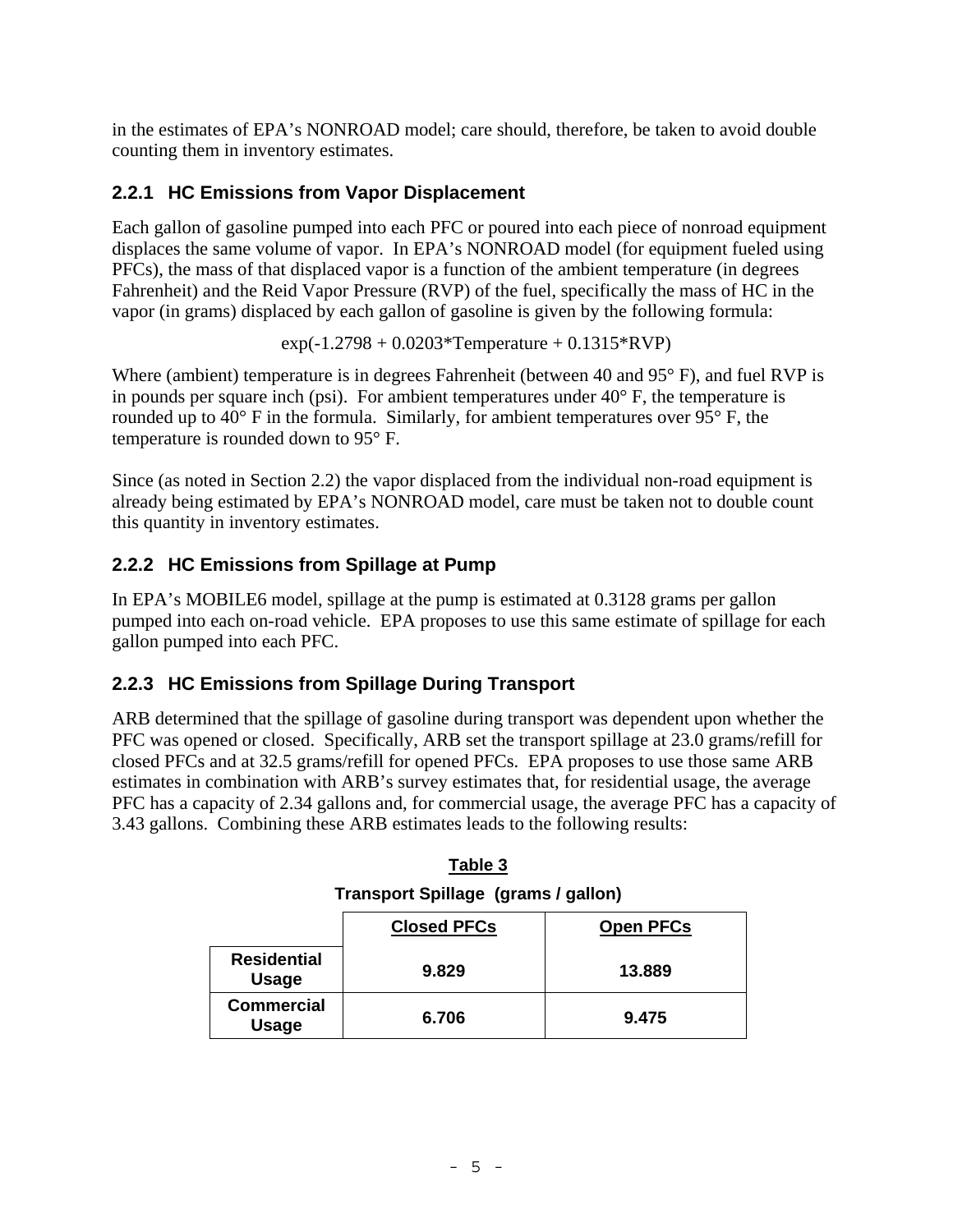### **2.2.4 HC Emissions from Spillage During Refueling Non-Road Equipment**

As described (in Section 2.1), EPA used its non-road emissions model (NONROAD2004) to estimate the spillage (per gallon) for each piece of non-road equipment that is fueled using a PFC. Since this spillage for the individual non-road equipment is already being estimated by EPA's NONROAD model, care must be taken not to double count this quantity in inventory estimates. If control measures such as automatic fuel shut-offs are used, this could reduce the spillage rate to below what is currently assumed in the NONROAD model.

### **2.2.5 HC Emissions Due to Permeation**

For closed PFCs, ARB estimated the daily permeation rates at 1.6 grams/gallon for plastic containers and at 0.06 grams/gallon for metal containers.**[2]** These estimates were based on testing PFCs with an average fill level to be 49 percent. EPA modified ARB's permeation rate for closed metal containers by assuming a rate of zero because fuel does not permeate through metal. (For open PFCs, the quantity of evaporative emissions far exceeds the permeation; thus, ARB simply used a combined value. See Section 2.2.6.) Based on ARB's survey results that the capacity of the typical PFC in residential use is 2.3 gallons and that the capacity of the typical PFC in commercial use is 3.4 gallons, assuming (as ARB did) the average fill level to be 49 percent, we estimated the average daily permeation for each type of container. Those estimates are given in Table 4.

| Daily Permeation (grams / container)             |         |   |  |  |  |  |
|--------------------------------------------------|---------|---|--|--|--|--|
| <b>Closed Plastic PFCs</b><br>Closed Metal* PFCs |         |   |  |  |  |  |
| <b>Residential</b><br>1.80016<br><b>Usage</b>    |         |   |  |  |  |  |
| <b>Commercial</b><br><b>Usage</b>                | 2.63870 | U |  |  |  |  |

**Table 4**

**\*** Although ARB estimated permeation from metal cans to be 0.06 grams per gallon, EPA believes that a permeation rate (through a metal container) is more likely to be zero.

Testing has shown that the permeation rate is the same whether the PFC is completely filled with liquid gasoline or with saturated vapor. Thus, the total permeation emission is a function of the total number of PFCs (in use) rather than of the total amount of gasoline.

EPA has assumed (in its recent rule makings) that emissions due to permeation are a function of ambient temperature, doubling approximately every 10 to 12 degrees Celsius (18 to 22 degrees Fahrenheit). We developed an exponential temperature adjustment factor which when applied (multiplicatively) to those permeation values allow modeling at various ambient temperatures. The formula for that adjustment factor is:

 $exp(0.0327 * (Temperature - 85.53))$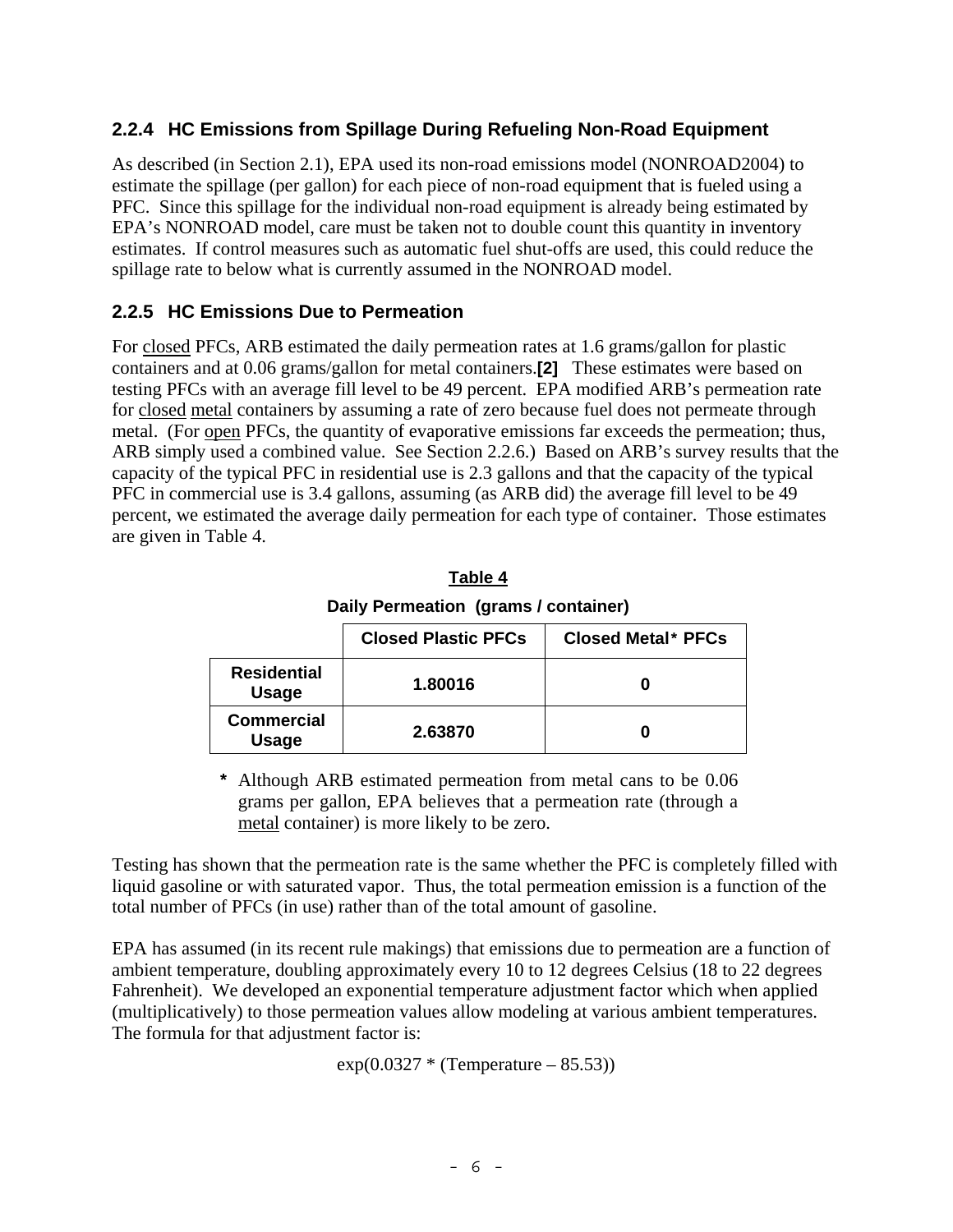The temperature adjustment factors were calculated separately for each state and for each day of the year and were then averaged to produce estimates for each state for each season of the year (see Section 2.3).

# **2.2.6 HC Emissions Due to Evaporation/Diurnal**

Diurnal (or evaporative) emissions result from fuel expansion and vapor production due to rising temperatures during the day. ARB performed 24-hour diurnal testing (with temperatures cycling between 65° and 105° F) on PFCs using a fuel with an RVP of 7.0 psi. For closed PFCs, ARB estimated the average daily emissions (permeation plus diurnal) for plastic containers at 2.95 grams/gallon and for metal containers at 0.50 grams/gallon.**[2]** (As before, the average fill level of the containers was 49 percent.)

Subtracting the estimated daily permeation rates (Section 2.2.5) produced these estimates of daily diurnal emissions:

- Closed, plastic PFCs: 1.38 grams per gallon per day
- Closed, metal PFCs: 0.50 grams per gallon per day

For "open" containers (regardless of material or capacity), a single rate was calculated **[2]**:

• Open PFCs: 21.8 grams per day (per container)

Assuming an average daily fill level of 49 percent, we estimated daily diurnal emissions for each in-use (closed) PFC to be:

| $ \ldots$ , $ \ldots$ , $ \ldots$ , $\ldots$ , $\ldots$ , $\ldots$ , $\ldots$ , $\ldots$ , $\ldots$ |                            |                           |  |  |  |  |
|-----------------------------------------------------------------------------------------------------|----------------------------|---------------------------|--|--|--|--|
|                                                                                                     | <b>Closed Plastic PFCs</b> | <b>Closed Metal* PFCs</b> |  |  |  |  |
| <b>Residential</b><br><b>Usage</b>                                                                  | 1.6                        | 0.6                       |  |  |  |  |
| <b>Commercial</b><br><b>Usage</b>                                                                   | 2.3                        | 0.8                       |  |  |  |  |

**Table 5 Daily Diurnal Emissions (grams / container)** 

EPA applied an adjustment factor to those values to estimate the diurnal emissions resulting from daily temperature cycles different than the 65° to 105° F cycle test used to develop these rates as well as from gasoline with different RVPs. These temperature/RVP adjustment factors were calculated separately for each state and for each day of the year and were then averaged to produce estimates for each state for each season of the year (see Section 2.3).

### **2.3 Determining Ambient Temperatures**

As noted in the previous section, the estimates of emissions (except for spillage) are dependent upon the temperature of the fuel which is assumed to track the "ambient" temperature. A common approach to determining ambient temperatures is simply to use the outdoor temperatures which are readily available. However, some recent testing .**[7]** suggests that the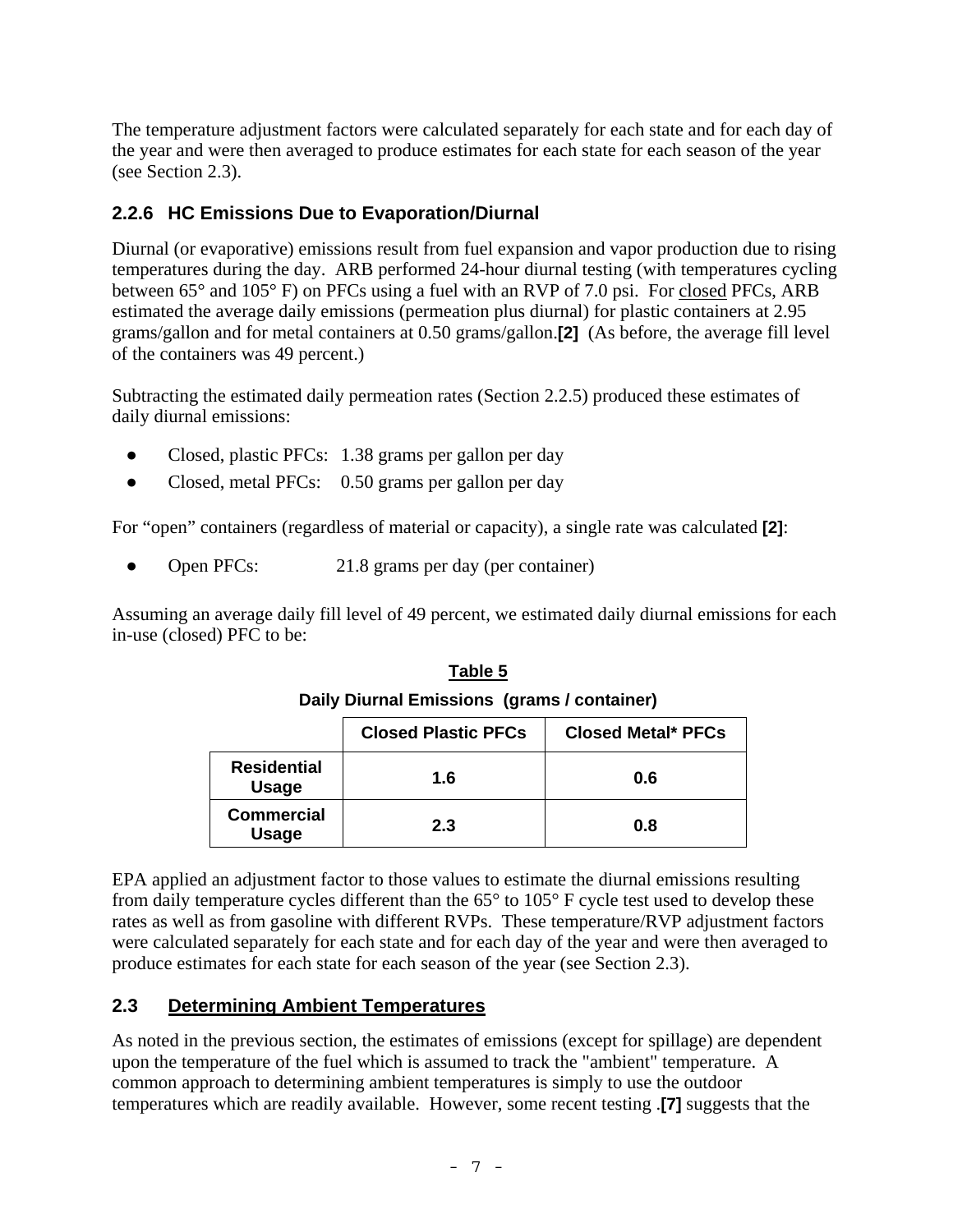mean temperatures in garages (in which PFCs may be stored) can exceed the (mean) outdoor daily temperatures by an average of 10 degrees Fahrenheit.[\\*](#page-9-0) The differences between outdoor and "ambient" temperatures are influenced by factors such as:

- Is a vehicle or a piece of (non-road) equipment with a hot engine stored in that enclosure?
- Where in that enclosure are the PFCs stored (i.e., on a cool floor, on a shelf, near a hot engine)?
- How frequently is the door of the enclosure opened (allowing an exchange of air with the outdoors)? Similarly, is there a vent (or open window) in the enclosure?
- Is the enclosure shielded either from direct sunlight or from the cooling effects of wind? Similarly, is the enclosure insulated?

Further study would be necessary to precisely quantify the differences between outdoor temperatures and the corresponding "typical" PFC storage temperatures. The more the storage (or ambient) temperature exceeds the outdoor temperature, the higher will be the estimated inventory of VOC emissions from PFCs. EPA believes that half the difference observed in that recent study (i.e., 5 degrees Fahrenheit) would be a reasonable estimate of that temperature difference.

Therefore, EPA proposes (for the purpose of estimating PFC inventories) to estimate the daily PFC storage temperatures by simply adding 5 degrees Fahrenheit to the average (local) daily temperatures. It is these adjusted temperatures that EPA used in its analyses.

# **3.0 RESULTS**

### **3.1 Estimates of HC Emissions (Calendar Year 2005)**

Using the (draft) NONROAD2004 model for calendar year 2005, we estimated (for each state for each season, and for each SCC code) both the total gasoline dispensed by PFC and the total spillage occurring when the PFCs were used to fuel the individual pieces of equipment. Summarizing those results nationwide (50 states plus the District of Columbia), we obtain the seasonal estimates in Table 2 of Section 2.1.

By the 2005 calendar year, California had already implemented rules which would require the PFCs to be designed in such a way as to reduce (probably eliminate) the likelihood of a PFC being left in the "open" condition. Additionally, California's ARB predicts that those changes will also reduce both the spillage (occurring when refueling the equipment) by 60 percent as well as the permeation rate (for the closed plastic PFCs) by 50 percent. Our estimates for the 2005 calendar year assume that those rules have been in place long enough for all of the older PFCs to be replaced by PFCs that meet the California requirements (see footnote on Page 3). (Note that by eliminating the possibility that PFCs can be accidentally left in the "open" condition, not only are evaporative plus permeation emissions reduced but also spillage during transport is also reduced.)

<span id="page-9-0"></span>a<br>B In a soon to be published report, two researchers from the Department of Environmental Health Sciences at the University of Michigan report that a study of at 15 residential garages in Michigan found that the temperatures in those garages averaged about five degrees Celsius warmer than outside air.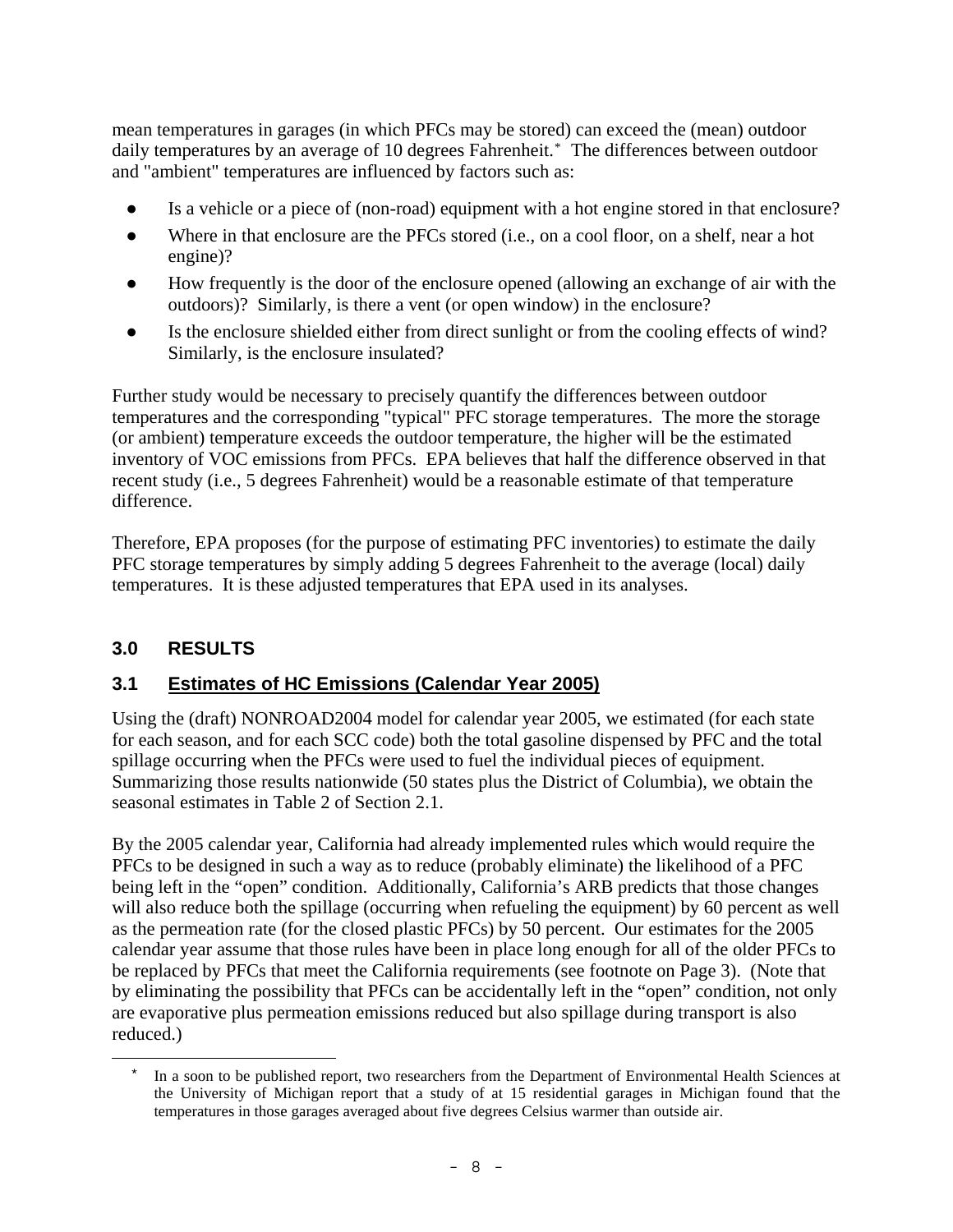Using ARB's estimates of PFC distribution, we can use the estimates from Section 2.1 to estimate PFC usages and then the associated PFC emissions. These estimates of the annual inventory of HC emissions resulting from PFCs are summarized in Appendix B-2 on a state by state basis. A breakdown of nationwide annual emissions (in tons) for calendar year 2005 is given in the Table 6. Thirteen (13) additional states plus the District of Columbia are planning to adopt the California PFC requirements. By 2010, we anticipate that all of the PFCs in those states will also be compliant with the California rules. We are incorporating that assumption into our estimates for calendar years beyond 2005.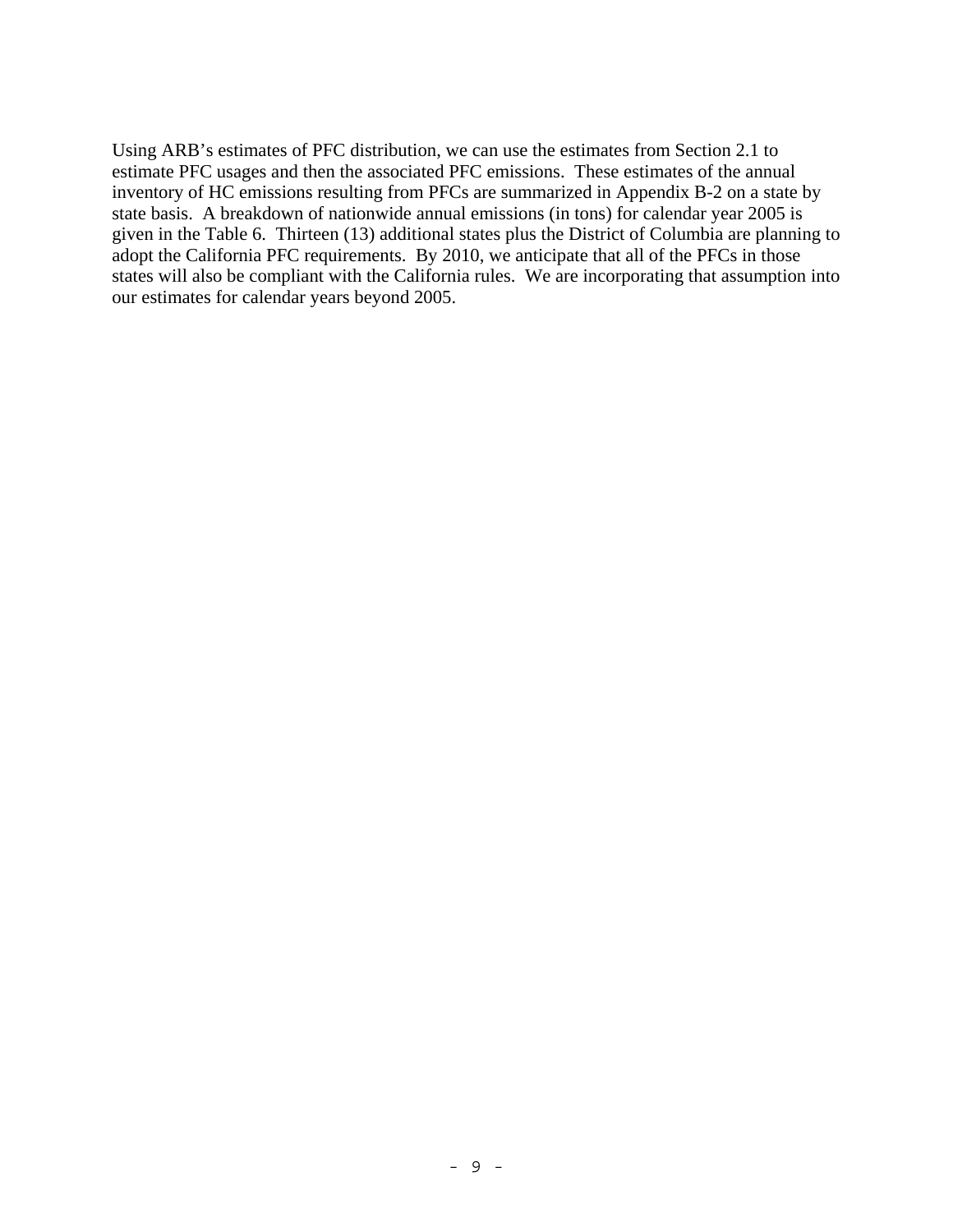|                                       | -- PFC Type                     |                        |                               |                      |              |  |
|---------------------------------------|---------------------------------|------------------------|-------------------------------|----------------------|--------------|--|
|                                       | <b>Plastic</b><br><b>Closed</b> | <b>Plastic</b><br>Open | <b>Metal</b><br><b>Closed</b> | <b>Metal</b><br>Open | <b>Total</b> |  |
| <b>Residential Usage:</b>             |                                 |                        |                               |                      |              |  |
| Permeation + Diurnal                  | 34,284                          | 98,745                 | 7,501                         | 47,226               | 187,757      |  |
| <b>Filling PFCs</b>                   |                                 |                        |                               |                      |              |  |
| -- Spillage                           | 219                             | 79                     | 46                            | 38                   | 382          |  |
| -- Vapor Displacement                 | 2,491                           | 895                    | 515                           | 428                  | 4,328        |  |
| <b>Transport Spillage</b>             | 6,886                           | 3,519                  | 1,431                         | 1,683                | 13,519       |  |
| <b>Fueling Non-Road</b><br>Equipment* |                                 |                        |                               |                      |              |  |
| -- Spillage                           | 11,675                          | 4,897                  | 2,426                         | 2,342                | 21,340       |  |
| -- Vapor Displacement                 | 2,491                           | 895                    | 515                           | 428                  | 4,328        |  |
| <b>Commercial Usage:</b>              |                                 |                        |                               |                      |              |  |
| Permeation + Diurnal                  | 932                             | 3,861                  | 214                           | 990                  | 5,997        |  |
| Filling PFCs:                         |                                 |                        |                               |                      |              |  |
| -- Spillage                           | 319                             | 241                    | 114                           | 62                   | 735          |  |
| -- Vapor Displacement                 | 3,654                           | 2,712                  | 1,279                         | 695                  | 8,341        |  |
| <b>Transport Spillage</b>             | 6,841                           | 7,296                  | 2,434                         | 1,871                | 18,442       |  |
| Fueling Non-Road<br>Equipment*        |                                 |                        |                               |                      |              |  |
| -- Spillage                           | 17,000                          | 14,884                 | 6,048                         | 3,816                | 41,747       |  |
| -- Vapor Displacement                 | 3,654                           | 2,712                  | 1,279                         | 695                  | 8,341        |  |
| <b>TOTALS</b>                         | 90,447                          | 140,736                | 23,800                        | 60,274               | 315,258      |  |
| <b>TOTALS Excluding Overlap*</b>      | 51,043                          | 117,348                | 12,178                        | 52,993               | 233,562      |  |

| Table 6                                                    |  |
|------------------------------------------------------------|--|
| Breakdown of Annual (2005) Nationwide PFC Emissions (tons) |  |

 **\*** The NONROAD model (and hence local inventories) includes estimates of vapor displacement and spillage associated with refueling non-road equipment. However, those NONROAD estimates do not exactly match the values in the above table since they do not take into account the California control measures.

From the preceding table, EPA estimates that the nationwide HC inventory resulting from PFCs in 2005 to be 315,000 tons per year which is 234,000 tons above what is already being estimated by EPA's NONROAD2004 model.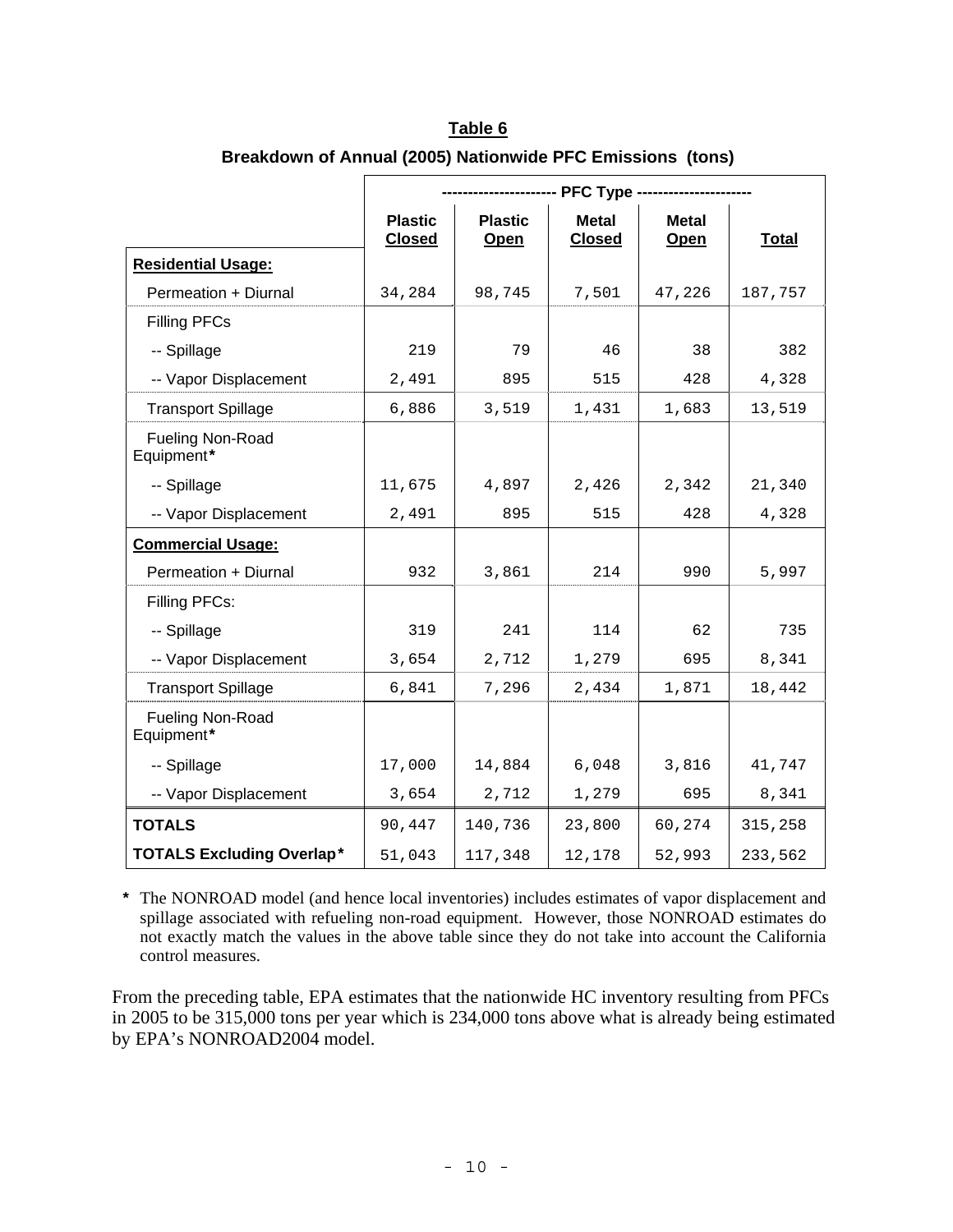# **3.1.1 Sensitivity of Estimated VOC Emissions to Ratio of Open PFCs**

These analyses are based on the distribution of PFCs found by ARB in their surveys. As shown in Table 1, ARB estimated that 49 percent of the PFCs in commercial use and 34 percent of the PFCs in residential use were stored in the open position. As the ratio of open PFCs change, so do the estimated total emissions. In fact, redesigning the PFCs to make it difficult for them to be stored in the open position is one strategy used to reduce VOC emissions. For example, as the ratio of all PFCs being open varies between 30 and 40 percent, the estimated total VOC emissions vary by plus or minus seven percent.

# **3.2 Estimates of HC Emissions (Calendar Year 1990)**

Using EPA's NONROAD model, we repeated the preceding approach and obtained estimates of gasoline consumed by non-road equipment (by state for each SCC code) for calendar year 1990 (instead of for 2005). Assuming the same distribution of PFCs (i.e., open versus closed, plastic versus metal), we obtained a national inventory of HC emissions from PFCs as 287,000 tons (which is 211,000 tons above what is already being estimated by EPA's NONROAD2004 model for 1990).

This suggests that the national inventory of HC emissions from PFCs increased only 10 percent during the 15 years from 1990 to 2005. That growth rate in HC emissions appears small because it is being offset by the effect of California adopting its PFC requirements. As illustrated in Figure 1 (in the following section), without the effect of California (and later, 12 other states plus DC), the annual growth rate is slightly over one percent.

### **3.3 Estimating Annual PFC Emissions into the Future**

As noted in Section 3.1, EPA estimated the HC inventory resulting from PFCs for calendar year 2005 to be 315,000 tons per year. A substantial portion of those emissions are due to the fact that many of the PFCs are left open by the users. If the PFCs were redesigned so that neither the vent nor the spout could be left "open" while being transported or stored, the resulting 2005 national inventory would decrease. Additionally, if the PFCs were redesigned to decrease spillage by 50 percent, the reduction in HC emissions would be much greater.

Six states (California, Delaware, Maine, Maryland, New York, and Pennsylvania) will implement controls on the design of PFCs that will reduce HC emissions. Additionally, seven other states plus the District of Columbia (Connecticut, Massachusetts, New Jersey, Rhode Island, Texas, Vermont, Virginia, and Washington DC) are also planning to adopt the California PFC programs which are expected to reduce (for the modified containers) spillage (while fueling the equipment) and permeation (each reduced by 50 percent) and reduce evaporation by designing the PFCs so that they are not easily left open.

Additionally, California (alone) has begun to adopt more stringent emission standards that will require each PFC to emit (permeation plus evaporation) no more than 0.3 grams of VOC per day for each gallon of capacity. This requirement will be effective July 1, 2007. Assuming that gas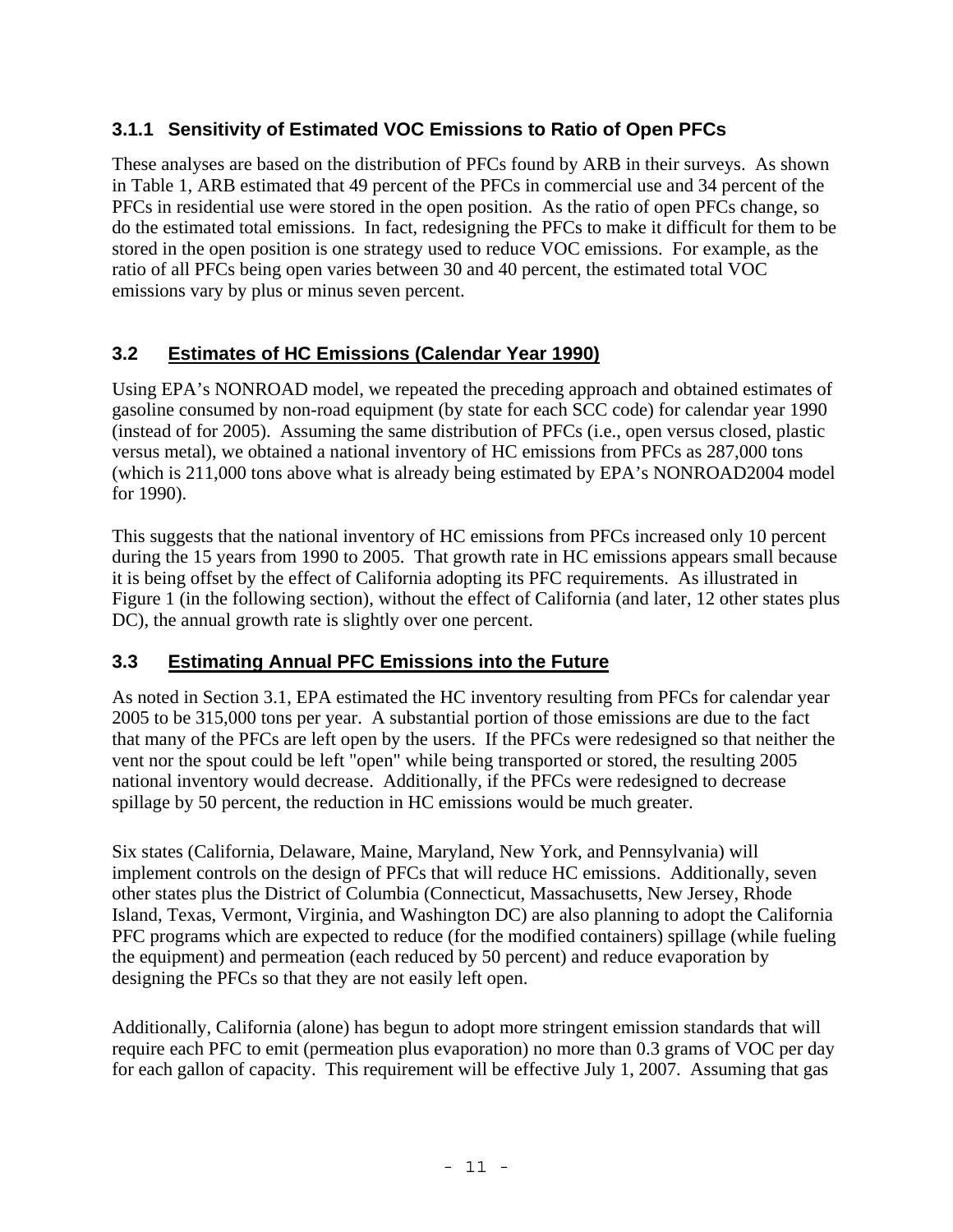cans have a typical life of about five years on average, the "new" versions of the PFCs should replace virtually all of the earlier versions by 2013.

Assuming that those 13 states plus DC will have fully implemented their own controls and using this methodology, we estimate that that the total annual nationwide HC emissions associated with PFCs for 2015 would be 294,000 tons (which includes the "double counted" emissions from the NONROAD2004).

Using this methodology repeatedly, we can obtain estimates of annual PFC emissions for two basic scenarios, namely a base case (in which no PFC controls are implemented) and a case in which 13 states plus DC implement California type requirements. Those two scenarios are plotted in the following graph in which the base scenario is represented by a dotted (black) line and the 13-state control scenario (California beginning in 1999) is represented by a solid (blue) line. The annual growth in the base scenario (about 1.2 percent annually) is being driven by the increasing estimates of PFC related fuel consumption from the NONROAD model.**[8]**



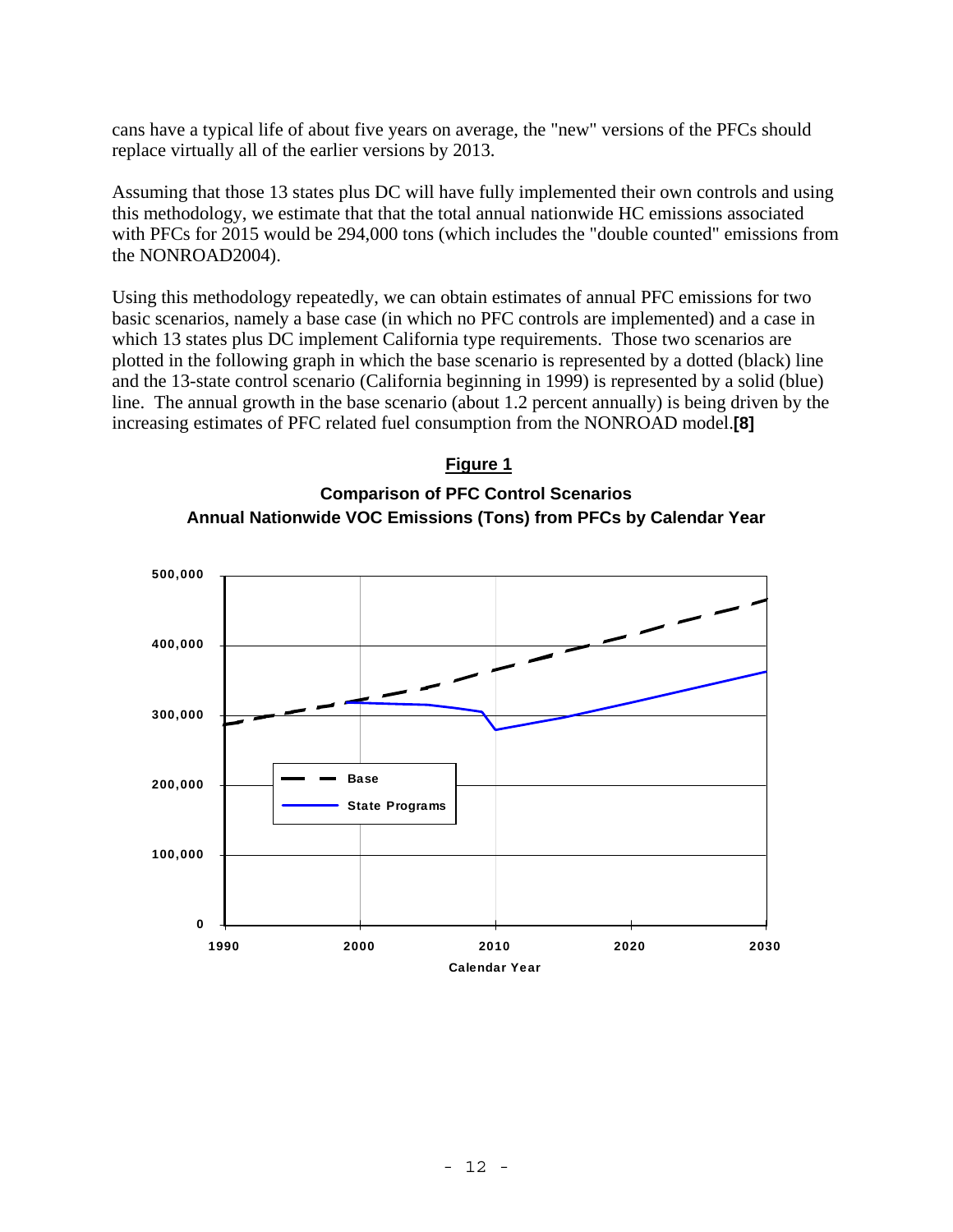### **4.0 REFERENCES**

- 1. "Proposed Refueling Emission Inventory," by the California Air Resources Board, October 1998.
- 2. "Notice of Public Meeting to Consider the Approval of California's Portable Gasoline-Container Emissions Inventory" (Mail-Out MSC 99-25).
- 3. "Control Measure Development Support Analysis of Ozone Transport Commission Model Rules," prepared for Ozone Transport Commission (OTC) by E.H. Pechan & Associates, Inc., March 2001.
- 4. "Estimated VOC Emission Reductions and Economic Impact Analysis for Proposed Portable Fuel Containers Rule," by the State of New Jersey Department of Environmental Protection, July 2003.
- 5 . "Market Information --- Gasoline Cans," Memorandum from Terrance R. Karels (US Consumer Products Safety Commission) to Suzanne Barone, January 3, 2003.
- 6. "Nonroad Evaporative Emission Rates," US EPA Number EPA420-R-05-020 (NR-007c), December 2005. (Posted at: http://www.epa.gov/otaq/nonrdmdl.htm#techrept)
- 7. S. Batterman et al., "Concentrations and Emissions of Gasoline and Other Vapors from Residential Vehicle Garages," accepted for publication (November 1, 2005) in Atmospheric Environment. (Available online at: http://www.sciencedirect.com)
- 8. "Calculation of Age Distributions in the Nonroad Model -- Growth and Scrappage," US EPA Number EPA420-R-05-018 (NR-007c), December 2005. (Posted at: http://www.epa.gov/otaq/nonrdmdl.htm#techrept)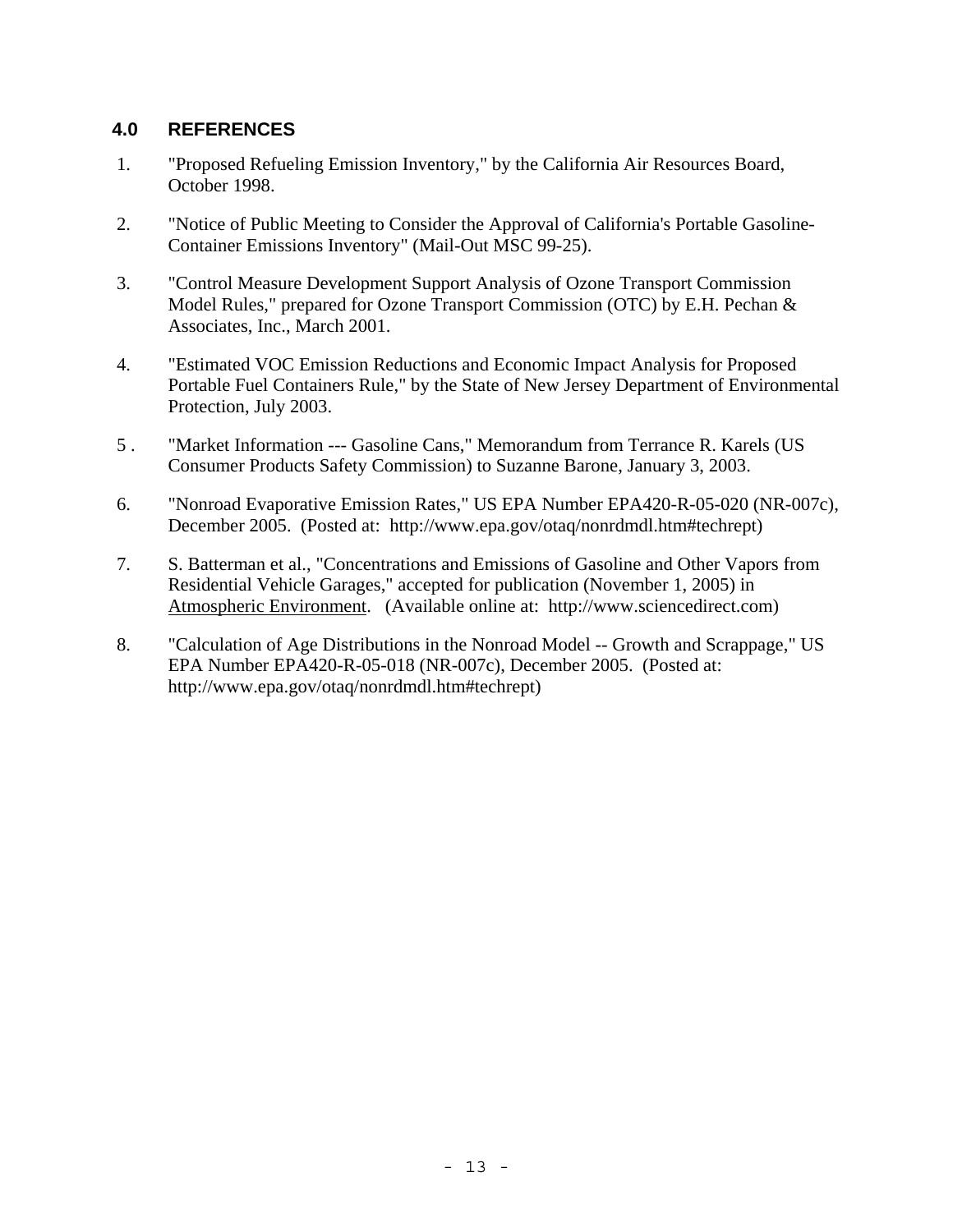# **Appendix A–1**

# **Commercial (Non–Road) Equipment Fueled Using PFCs By Source Category Classification (SCC) Codes**

| <b>Classification</b>       | <b>SCC</b> | <b>Equipment</b>                 | 2 vs 4<br><b>Stroke</b> | % of Fuel<br><b>From</b><br><b>PFCs</b> | <b>Spillage</b><br>(gr/gal) |
|-----------------------------|------------|----------------------------------|-------------------------|-----------------------------------------|-----------------------------|
| Commercial                  | 2260006005 | <b>Generator Sets</b>            | $\overline{2}$          | 100%                                    | 21.250                      |
| Equipment                   | 2260006010 | Pumps                            | $\overline{2}$          | 98.459%                                 | 21.250                      |
|                             | 2260006015 | Air Compressors                  | $\overline{2}$          | 100%                                    | 15.455                      |
|                             | 2265006005 | <b>Generator Sets</b>            | $\overline{4}$          | 52.297%                                 | 7.275                       |
|                             | 2265006010 | Pumps                            | 4                       | 76.737%                                 | 12.798                      |
|                             | 2265006015 | Air Compressors                  | 4                       | 57.208%                                 | 8.437                       |
|                             | 2265006025 | Welders                          | 4                       | 10.290%                                 | 11.333                      |
|                             | 2265006030 | <b>Pressure Washers</b>          | $\overline{4}$          | 77.253%                                 | 12.448                      |
| <b>Industrial Equipment</b> | 2260003030 | Sweepers/Scrubbers               | $\overline{c}$          | 100%                                    | 26.123                      |
|                             | 2260003040 | Other General Industrial Eqp     | $\overline{2}$          | 100%                                    | 16.308                      |
|                             | 2265003010 | <b>Aerial Lifts</b>              | 4                       | 1.587%                                  | 5.862                       |
|                             | 2265003030 | Sweepers/Scrubbers               | 4                       | 18.803%                                 | 4.375                       |
|                             | 2265003040 | Other General Industrial Eqp     | 4                       | 63.058%                                 | 6.741                       |
|                             | 2265003050 | Other Material Handling Eqp      | 4                       | 0.156%                                  | 11.111                      |
| Lawn and Garden             | 2260004016 | Rotary Tillers < 6 HP            | $\mathbf 2$             | 100%                                    | 56.667                      |
| Equipment                   | 2260004021 | Chain Saws $< 6$ HP              | $\overline{c}$          | 100%                                    | 122.324                     |
|                             | 2260004026 | Trimmers/Edgers/Brush Cutter     | $\overline{c}$          | 100%                                    | 85.000                      |
|                             | 2260004031 | Leafblowers/Vacuums              | $\overline{2}$          | 100%                                    | 24.286                      |
|                             | 2260004071 | <b>Commercial Turf Equipment</b> | $\overline{2}$          | 100%                                    | 6.800                       |
|                             | 2265004011 | Lawn mowers                      | 4                       | 100%                                    | 42.500                      |
|                             | 2265004016 | Rotary Tillers < 6 HP            | 4                       | 100%                                    | 56.667                      |
|                             | 2265004026 | Trimmers/Edgers/Brush Cutter     | 4                       | 100%                                    | 85.000                      |
|                             | 2265004031 | Leafblowers/Vacuums              | 4                       | 100%                                    | 24.286                      |
|                             | 2265004036 | Snowblowers                      | 4                       | 100%                                    | 24.286                      |
|                             | 2265004041 | <b>Rear Engine Riding Mowers</b> | 4                       | 100%                                    | 6.954                       |
|                             | 2265004046 | <b>Front Mowers</b>              | 4                       | 100%                                    | 6.987                       |
|                             | 2265004051 | Shredders $<$ 6 HP               | 4                       | 100%                                    | 54.839                      |
|                             | 2265004056 | Lawn & Garden Tractors           | 4                       | 100%                                    | 6.526                       |
|                             | 2265004066 | <b>Chippers/Stump Grinders</b>   | $\overline{4}$          | 100%                                    | 1.478                       |
|                             | 2265004071 | <b>Commercial Turf Equipment</b> | 4                       | 100%                                    | 3.290                       |
|                             | 2265004076 | Other Lawn & Garden Eqp.         | 4                       | 100%                                    | 5.141                       |
| Logging Equipment           | 2260007005 | Chain Saws $> 6$ HP              | $\overline{2}$          | 100%                                    | 62.408                      |
| Recreational<br>Equipment   | 2265001060 | <b>Specialty Vehicles/Carts</b>  | $\overline{\mathbf{4}}$ | 0.021%                                  | 4.722                       |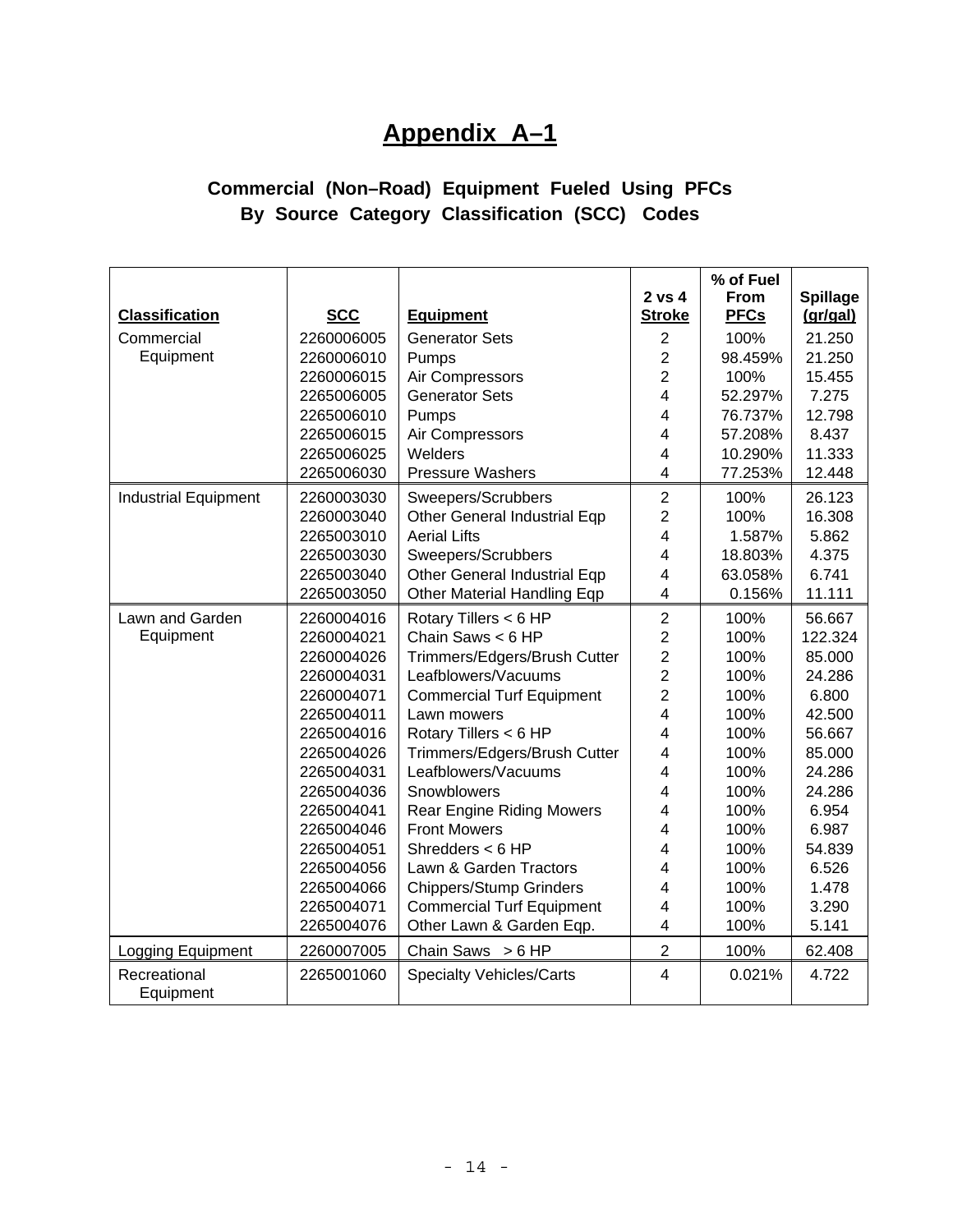# **Appendix A–2**

# **Residential (Non–Road) Equipment By Source Category Classification (SCC) Codes Fueled Using PFCs**

| <b>Classification</b> | <b>SCC</b> | <b>Equipment</b>                 | $2 \text{ vs } 4$<br><b>Stroke</b> | % of Fuel<br><b>From</b><br><b>PFCs</b> | <b>Spillage</b><br>(gr/gal) |
|-----------------------|------------|----------------------------------|------------------------------------|-----------------------------------------|-----------------------------|
| Lawn and Garden       | 2260004015 | Rotary Tillers < 6 HP            | 2                                  | 100%                                    | 56.667                      |
| Equipment             | 2260004020 | Chain Saws $<$ 6 HP              | 2                                  | 100%                                    | 201.422                     |
|                       | 2260004025 | Trimmers/Edgers/Brush Cutter     | $\overline{2}$                     | 100%                                    | 85.000                      |
|                       | 2260004030 | Leafblowers/Vacuums              | 2                                  | 100%                                    | 24.286                      |
|                       | 2265004010 | Lawn mowers                      | $\overline{4}$                     | 100%                                    | 42.500                      |
|                       | 2265004015 | Rotary Tillers < 6 HP            | 4                                  | 100%                                    | 56.667                      |
|                       | 2265004025 | Trimmers/Edgers/Brush Cutter     | 4                                  | 100%                                    | 85.000                      |
|                       | 2265004030 | Leafblowers/Vacuums              | 4                                  | 100%                                    | 24.286                      |
|                       | 2265004035 | Snowblowers                      | $\overline{4}$                     | 100%                                    | 24.286                      |
|                       | 2265004040 | <b>Rear Engine Riding Mowers</b> | 4                                  | 100%                                    | 6.953                       |
|                       | 2265004055 | Lawn & Garden Tractors           | 4                                  | 100%                                    | 6.526                       |
|                       | 2265004075 | Other Lawn & Garden Eqp.         | 4                                  | 100%                                    | 5.155                       |
| <b>Pleasure Craft</b> | 2282005010 | Outboard                         | $\overline{2}$                     | 5.001%                                  | 5.963                       |
|                       | 2282010005 | Inboard/Sterndrive               | 4                                  | 0.003%                                  | 7.194                       |
| Recreational          | 2260001010 | Motorcycles: Off-Road            | $\overline{2}$                     | 100%                                    | 6.538                       |
| Equipment             | 2260001030 | <b>ATVs</b>                      | 2                                  | 100%                                    | 6.538                       |
|                       | 2265001010 | Motorcycles: Off-Road            | 4                                  | 100%                                    | 6.538                       |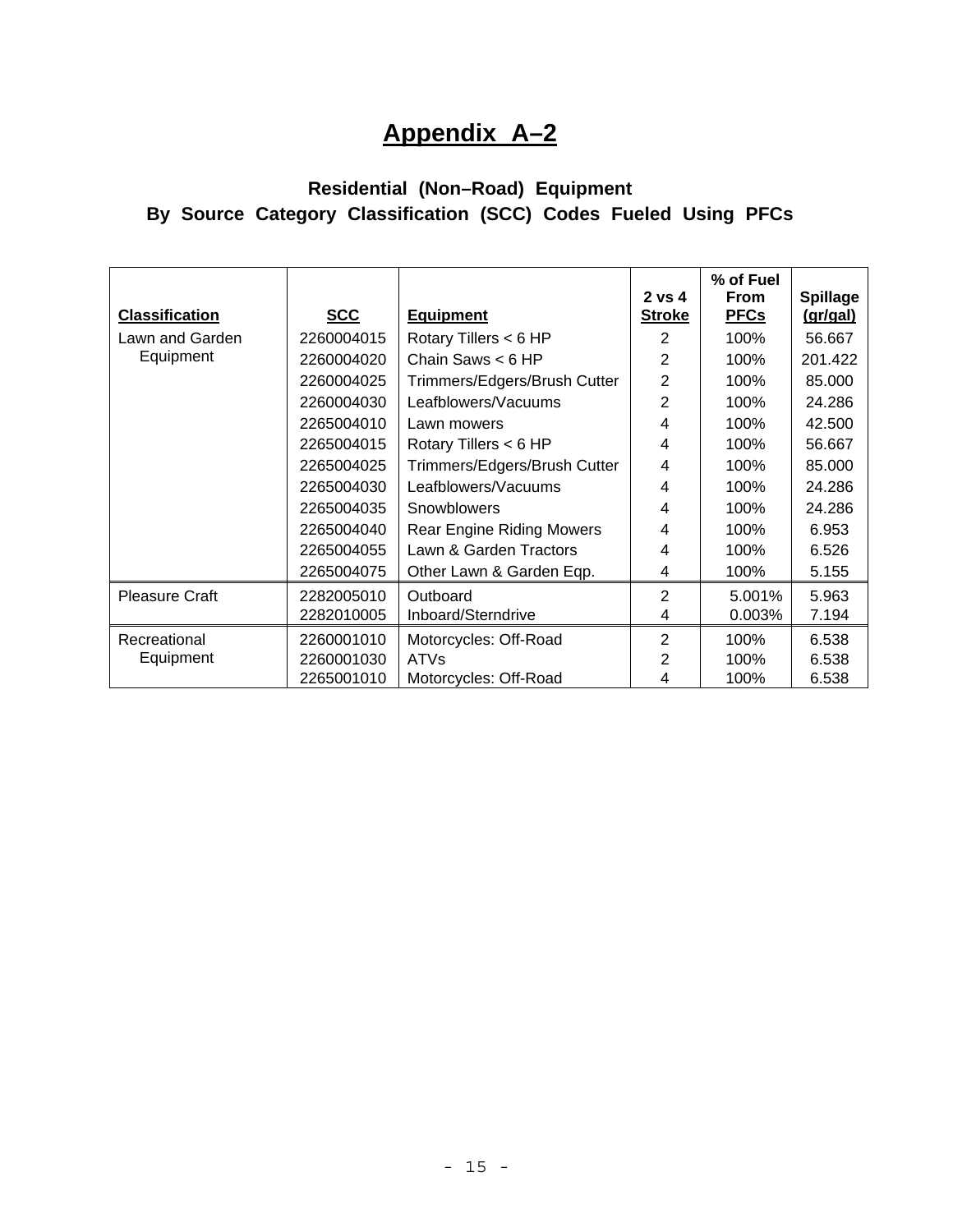# **Appendix B-1**

# **PFC Emissions (Tons / Year) by Source (for 1990)**

|                 | <b>Refilling PFC at Pump</b> |                 | <b>Spillage</b>                  | <b>Refueling Equipment</b>   |                 | <b>Permeation</b>          |
|-----------------|------------------------------|-----------------|----------------------------------|------------------------------|-----------------|----------------------------|
| <b>State</b>    | Vapor<br><b>Displacemen</b>  | <b>Spillage</b> | <b>During</b><br><b>Transpor</b> | Vapor<br><b>Displacement</b> | <b>Spillage</b> | <b>Plus</b><br>Evaporation |
|                 |                              |                 |                                  |                              |                 |                            |
| <b>AL</b>       | 159.6                        | 13.2            | 395.5                            | 159.6                        | 871.3           | 3,572.3                    |
| AK              | 17.5                         | 1.4             | 46.8                             | 17.5                         | 83.3            | 548.0                      |
| <b>AZ</b>       | 273.4                        | 23.5            | 655.2                            | 273.4                        | 1,665.4         | 2,910.4                    |
| AR              | 88.3                         | 7.0             | 218.5                            | 88.3                         | 428.9           | 2,467.9                    |
| CA              | 1,602.2                      | 136.0           | 3,815.5                          | 1,602.2                      | 9,452.1         | 21,553.8                   |
| CO              | 209.9                        | 17.0            | 485.9                            | 209.9                        | 1,174.2         | 3,025.9                    |
| <b>CT</b>       | 148.9                        | 12.8            | 367.9                            | 148.9                        | 884.4           | 2,230.0                    |
| DE              | 33.6                         | 3.0             | 87.8                             | 33.6                         | 210.5           | 450.8                      |
| DC              | 5.7                          | 0.5             | 18.2                             | 5.7                          | 37.1            | 176.1                      |
| <b>FL</b>       | 817.5                        | 72.2            | 2,026.0                          | 817.5                        | 4,998.5         | 10,172.5                   |
| GA              | 305.6                        | 29.2            | 838.6                            | 305.6                        | 1,971.4         | 4,107.6                    |
| H <sub>II</sub> | 51.9                         | 3.9             | 110.6                            | 51.9                         | 273.4           | 972.6                      |
| ID              | 43.6                         | 4.6             | 135.9                            | 43.6                         | 301.8           | 663.6                      |
| IL              | 383.4                        | 39.7            | 1,148.0                          | 383.4                        | 2,673.0         | 4,385.3                    |
| IN              | 213.7                        | 20.7            | 606.1                            | 213.7                        | 1,406.0         | 2,981.2                    |
| IA              | 105.7                        | 9.5             | 283.9                            | 105.7                        | 625.7           | 1,876.5                    |
| KS              | 93.7                         | 9.2             | 269.7                            | 93.7                         | 614.6           | 1,620.4                    |
| KY              | 107.4                        | 10.2            | 311.8                            | 107.4                        | 656.2           | 2,233.4                    |
| LA              | 132.1                        | 11.0            | 339.7                            | 132.1                        | 694.8           | 3,697.3                    |
| <b>ME</b>       | 47.7                         | 4.1             | 125.6                            | 47.7                         | 285.5           | 979.6                      |
| <b>MD</b>       | 248.2                        | 21.5            | 604.5                            | 248.2                        | 1,521.8         | 2,950.2                    |
| MA              | 230.9                        | 20.1            | 584.2                            | 230.9                        | 1,372.7         | 3,390.3                    |
| MI              | 452.7                        | 33.4            | 993.3                            | 452.7                        | 2,253.8         | 10,004.8                   |
| <b>MN</b>       | 155.6                        | 14.8            | 444.2                            | 155.6                        | 940.8           | 2,657.3                    |
| <b>MS</b>       | 70.3                         | 6.5             | 204.2                            | 70.3                         | 412.9           | 1,852.0                    |
| <b>MO</b>       | 193.4                        | 18.0            | 536.6                            | 193.4                        | 1,182.5         | 3,161.3                    |
| <b>MT</b>       | 23.7                         | 2.3             | 72.7                             | 23.7                         | 143.5           | 511.9                      |
| <b>NE</b>       | 53.9                         | 5.6             | 166.4                            | 53.9                         | 367.6           | 786.8                      |
| <b>NV</b>       | 81.0                         | 7.8             | 217.1                            | 81.0                         | 550.7           | 709.2                      |
| <b>NH</b>       | 51.4                         | 4.2             | 125.7                            | 51.4                         | 283.1           | 939.0                      |
| <b>NJ</b>       | 351.5                        | 31.0            | 889.5                            | 351.5                        | 2,093.1         | 5,136.2                    |
| <b>NM</b>       | 56.3                         | 5.0             | 147.9                            | 56.3                         | 338.8           | 1,019.5                    |
| <b>NY</b>       | 479.6                        | 45.6            | 1,339.2                          | 479.6                        | 2,918.2         | 7,196.1                    |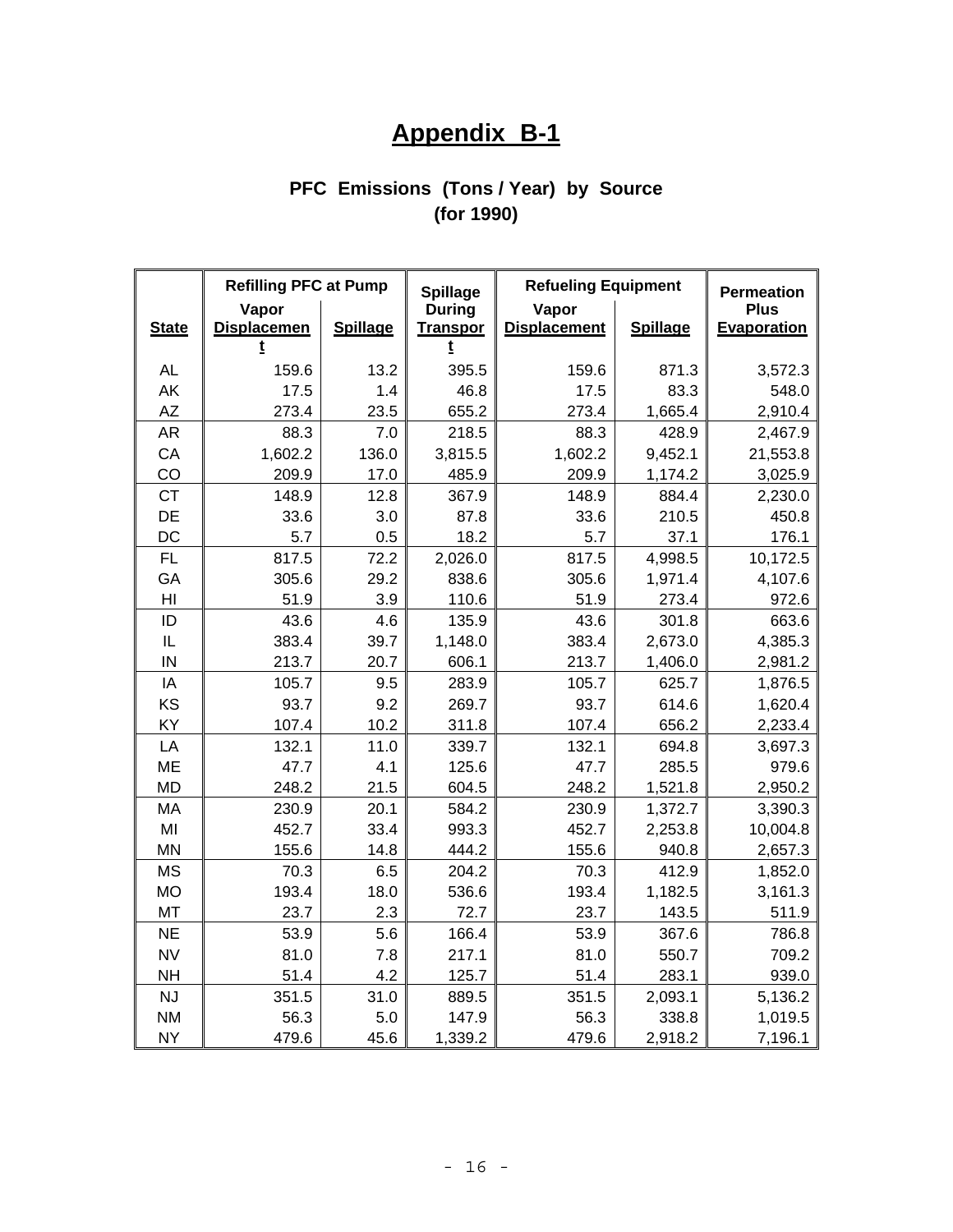# **Appendix B-1 (Continued)**

# **PFC Emissions (Tons / Year) by Source (for 1990)**

|                     | <b>Refilling PFC at Pump</b> |                 | <b>Spillage</b>                  | <b>Refueling Equipment</b>   |                 | <b>Permeation</b>                 |
|---------------------|------------------------------|-----------------|----------------------------------|------------------------------|-----------------|-----------------------------------|
| <b>State</b>        | Vapor<br><b>Displacemen</b>  | <b>Spillage</b> | <b>During</b><br><b>Transpor</b> | Vapor<br><b>Displacement</b> | <b>Spillage</b> | <b>Plus</b><br><b>Evaporation</b> |
|                     |                              |                 |                                  |                              |                 |                                   |
| <b>NC</b>           | 368.1                        | 28.6            | 828.9                            | 368.1                        | 1,937.1         | 6,327.8                           |
| <b>ND</b>           | 17.7                         | 1.8             | 53.6                             | 17.7                         | 105.1           | 355.5                             |
| OH                  | 523.5                        | 42.1            | 1,223.4                          | 523.5                        | 2,886.9         | 8,553.9                           |
| OK                  | 124.9                        | 10.0            | 304.0                            | 124.9                        | 669.3           | 3,094.2                           |
| <b>OR</b>           | 165.0                        | 13.3            | 383.2                            | 165.0                        | 915.1           | 2,601.9                           |
| PA                  | 396.8                        | 39.1            | 1,164.9                          | 396.8                        | 2,670.4         | 6,988.9                           |
| R <sub>l</sub>      | 29.9                         | 3.2             | 92.9                             | 29.9                         | 217.2           | 367.6                             |
| <b>SC</b>           | 161.1                        | 14.1            | 407.3                            | 161.1                        | 974.5           | 2,519.7                           |
| <b>SD</b>           | 18.8                         | 1.9             | 59.4                             | 18.8                         | 118.3           | 359.8                             |
| <b>TN</b>           | 181.5                        | 16.6            | 496.5                            | 181.5                        | 1,086.4         | 3,789.5                           |
| <b>TX</b>           | 743.1                        | 68.1            | 1,968.7                          | 743.1                        | 4,654.3         | 11,008.5                          |
| UT                  | 63.6                         | 6.5             | 192.0                            | 63.6                         | 419.2           | 941.6                             |
| VT                  | 21.8                         | 2.0             | 60.7                             | 21.8                         | 134.2           | 380.2                             |
| VA                  | 295.4                        | 26.2            | 752.9                            | 295.4                        | 1,845.0         | 4,211.6                           |
| <b>WA</b>           | 245.8                        | 20.5            | 595.4                            | 245.8                        | 1,411.9         | 3,627.0                           |
| WV                  | 51.8                         | 4.4             | 141.9                            | 51.8                         | 279.8           | 1,502.9                           |
| WI                  | 190.2                        | 16.9            | 505.2                            | 190.2                        | 1,118.3         | 3,547.8                           |
| <b>WY</b>           | 14.5                         | 1.4             | 44.3                             | 14.5                         | 90.5            | 269.1                             |
| 50-<br><b>State</b> | 10,903.6                     | 961.1           | 27,887.6                         | 10,903.6                     | 65,221.2        | 171,387.4                         |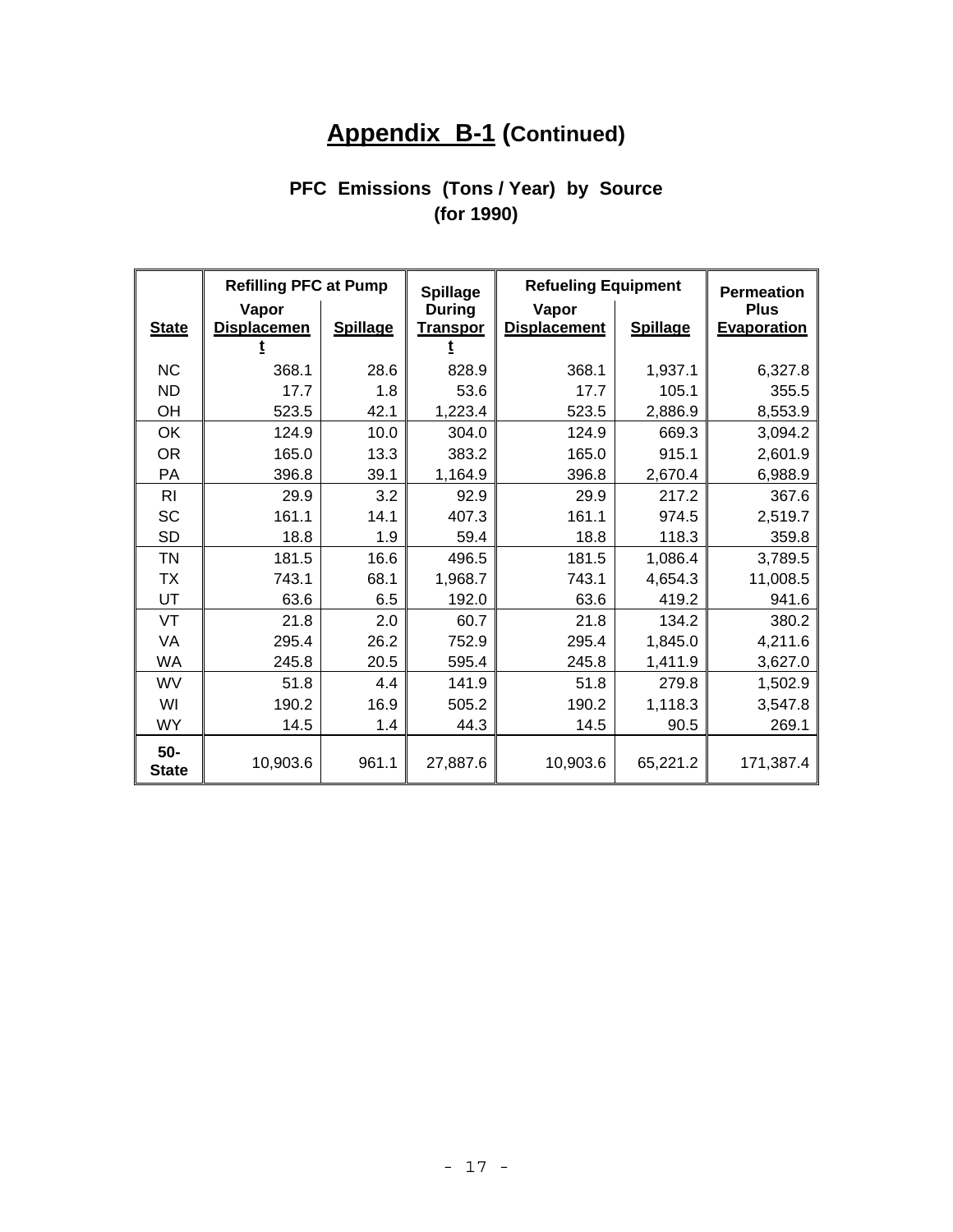# **Appendix B-2**

# **PFC Emissions (Tons / Year) by Source (for 2005)**

|                | <b>Refilling PFC at Pump</b> |                 | <b>Spillage</b>                  | <b>Refueling Equipment</b>   |                 | <b>Permeation</b>          |
|----------------|------------------------------|-----------------|----------------------------------|------------------------------|-----------------|----------------------------|
| <b>State</b>   | Vapor<br><b>Displacemen</b>  | <b>Spillage</b> | <b>During</b><br><b>Transpor</b> | Vapor<br><b>Displacement</b> | <b>Spillage</b> | <b>Plus</b><br>Evaporation |
|                |                              |                 |                                  |                              |                 |                            |
| AL             | 192.7                        | 15.9            | 482.8                            | 192.7                        | 944.9           | 4,685.2                    |
| AK             | 25.3                         | 2.1             | 68.7                             | 25.3                         | 99.4            | 844.4                      |
| <b>AZ</b>      | 310.6                        | 26.7            | 749.9                            | 310.6                        | 1,739.0         | 3,562.7                    |
| AR             | 113.8                        | 9.0             | 285.6                            | 113.8                        | 473.8           | 3,472.1                    |
| CA             | 1,825.0                      | 154.9           | 3,693.2                          | 1,825.0                      | 3,959.6         | 8,331.9                    |
| CO             | 242.5                        | 19.7            | 566.8                            | 242.5                        | 1,241.5         | 3,705.4                    |
| <b>CT</b>      | 169.0                        | 14.6            | 419.8                            | 169.0                        | 928.7           | 2,612.1                    |
| DE             | 38.1                         | 3.5             | 99.9                             | 38.1                         | 219.3           | 535.0                      |
| DC             | 6.5                          | 0.6             | 20.8                             | 6.5                          | 38.7            | 197.6                      |
| <b>FL</b>      | 931.4                        | 82.1            | 2,308.8                          | 931.4                        | 5,232.2         | 12,159.4                   |
| GA             | 356.8                        | 34.0            | 986.9                            | 356.8                        | 2,088.3         | 5,229.9                    |
| H <sub>l</sub> | 58.4                         | 4.4             | 124.2                            | 58.4                         | 284.8           | 1,072.4                    |
| ID             | 54.3                         | 5.7             | 172.0                            | 54.3                         | 333.2           | 933.4                      |
| IL             | 441.1                        | 45.6            | 1,325.5                          | 441.1                        | 2,822.1         | 5,225.5                    |
| IN             | 247.2                        | 23.9            | 705.9                            | 247.2                        | 1,483.8         | 3,666.8                    |
| IA             | 124.2                        | 11.2            | 335.7                            | 124.2                        | 665.8           | 2,297.1                    |
| KS             | 109.1                        | 10.7            | 315.6                            | 109.1                        | 650.4           | 1,945.2                    |
| KY             | 131.0                        | 12.4            | 384.5                            | 131.0                        | 704.9           | 2,931.8                    |
| LA             | 163.8                        | 13.6            | 424.4                            | 163.8                        | 753.8           | 4,895.5                    |
| <b>ME</b>      | 57.6                         | 5.0             | 153.3                            | 57.6                         | 315.7           | 1,243.1                    |
| <b>MD</b>      | 281.9                        | 24.4            | 689.2                            | 281.9                        | 1,596.0         | 3,502.4                    |
| MA             | 262.9                        | 23.0            | 668.3                            | 262.9                        | 1,443.0         | 3,951.7                    |
| MI             | 528.7                        | 39.1            | 1,172.5                          | 528.7                        | 2,390.4         | 12,431.8                   |
| <b>MN</b>      | 185.8                        | 17.6            | 535.2                            | 185.8                        | 1,009.9         | 3,343.3                    |
| <b>MS</b>      | 89.4                         | 8.2             | 262.5                            | 89.4                         | 460.9           | 2,552.4                    |
| <b>MO</b>      | 229.1                        | 21.3            | 641.4                            | 229.1                        | 1,260.7         | 3,957.5                    |
| <b>MT</b>      | 30.8                         | 3.0             | 95.3                             | 30.8                         | 160.5           | 707.1                      |
| <b>NE</b>      | 64.1                         | 6.7             | 199.4                            | 64.1                         | 392.6           | 986.1                      |
| <b>NV</b>      | 93.0                         | 9.0             | 251.7                            | 93.0                         | 577.5           | 905.2                      |
| <b>NH</b>      | 60.3                         | 5.0             | 149.1                            | 60.3                         | 302.2           | 1,169.7                    |
| <b>NJ</b>      | 403.0                        | 35.6            | 1,022.8                          | 403.0                        | 2,208.9         | 6,008.3                    |
| <b>NM</b>      | 66.7                         | 5.9             | 176.4                            | 66.7                         | 359.7           | 1,275.2                    |
| <b>NY</b>      | 563.5                        | 53.6            | 1,576.6                          | 563.5                        | 3,119.7         | 8,610.4                    |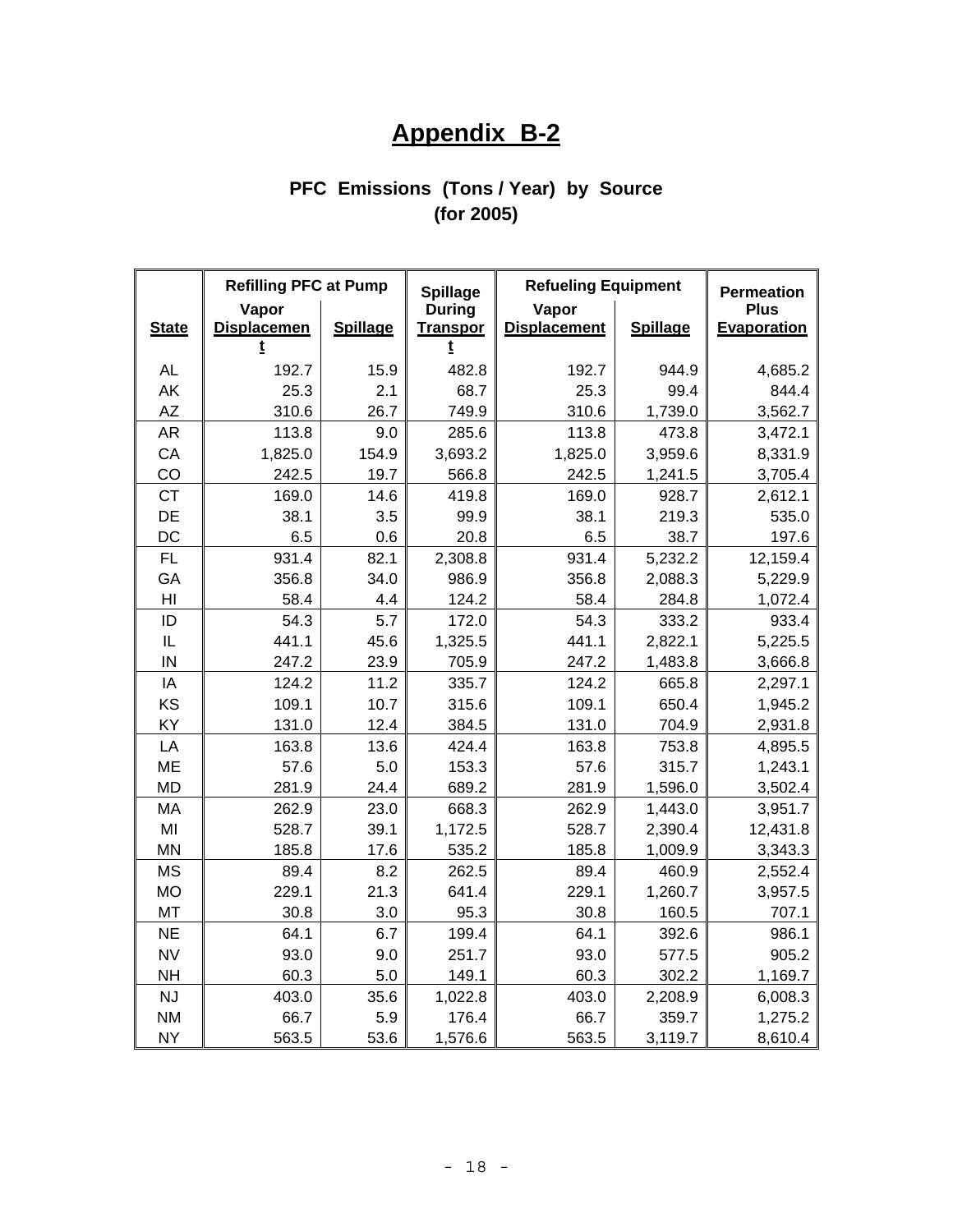# **Appendix B-2 (Continued)**

# **PFC Emissions (Tons / Year) by Source (for 2005)**

|                     | <b>Refilling PFC at Pump</b> |                 | <b>Spillage</b> | <b>Refueling Equipment</b> |                 | <b>Permeation</b>  |
|---------------------|------------------------------|-----------------|-----------------|----------------------------|-----------------|--------------------|
|                     | Vapor                        |                 | <b>During</b>   | Vapor                      |                 | <b>Plus</b>        |
| <b>State</b>        | <b>Displacemen</b>           | <b>Spillage</b> | <b>Transpor</b> | <b>Displacement</b>        | <b>Spillage</b> | <b>Evaporation</b> |
|                     |                              |                 |                 |                            |                 |                    |
| <b>NC</b>           | 426.4                        | 33.1            | 968.7           | 426.4                      | 2,047.6         | 7,896.5            |
| <b>ND</b>           | 22.1                         | 2.2             | 67.3            | 22.1                       | 115.4           | 458.5              |
| OH                  | 602.8                        | 48.5            | 1,419.0         | 602.8                      | 3,043.1         | 10,429.0           |
| OK                  | 147.5                        | 11.8            | 361.3           | 147.5                      | 707.0           | 3,798.1            |
| <b>OR</b>           | 195.7                        | 15.8            | 459.5           | 195.7                      | 998.0           | 3,360.7            |
| <b>PA</b>           | 462.7                        | 45.6            | 1,366.9         | 462.7                      | 2,823.8         | 8,531.5            |
| <b>RI</b>           | 33.9                         | 3.6             | 105.7           | 33.9                       | 227.9           | 423.8              |
| SC                  | 185.2                        | 16.2            | 471.6           | 185.2                      | 1,029.0         | 3,114.2            |
| <b>SD</b>           | 23.3                         | 2.4             | 74.1            | 23.3                       | 129.0           | 463.8              |
| TN                  | 216.1                        | 19.7            | 598.3           | 216.1                      | 1,156.3         | 4,855.2            |
| ТX                  | 857.2                        | 78.5            | 2,279.9         | 857.2                      | 4,890.7         | 13,282.8           |
| UT                  | 78.4                         | 8.0             | 240.9           | 78.4                       | 454.2           | 1,299.8            |
| VT                  | 26.0                         | 2.4             | 73.2            | 26.0                       | 143.6           | 480.7              |
| VA                  | 337.3                        | 29.9            | 864.4           | 337.3                      | 1,937.0         | 5,046.7            |
| <b>WA</b>           | 287.7                        | 24.1            | 701.0           | 287.7                      | 1,522.2         | 4,491.8            |
| WV                  | 67.9                         | 5.8             | 188.4           | 67.9                       | 309.8           | 2,112.5            |
| WI                  | 222.8                        | 19.8            | 597.9           | 222.8                      | 1,190.1         | 4,382.3            |
| WY                  | 18.7                         | 1.9             | 58.0            | 18.7                       | 100.2           | 378.8              |
| 50-<br><b>State</b> | 12,669.3                     | 1,117.1         | 31,960.8        | 12,669.3                   | 63,087.1        | 193,754.0          |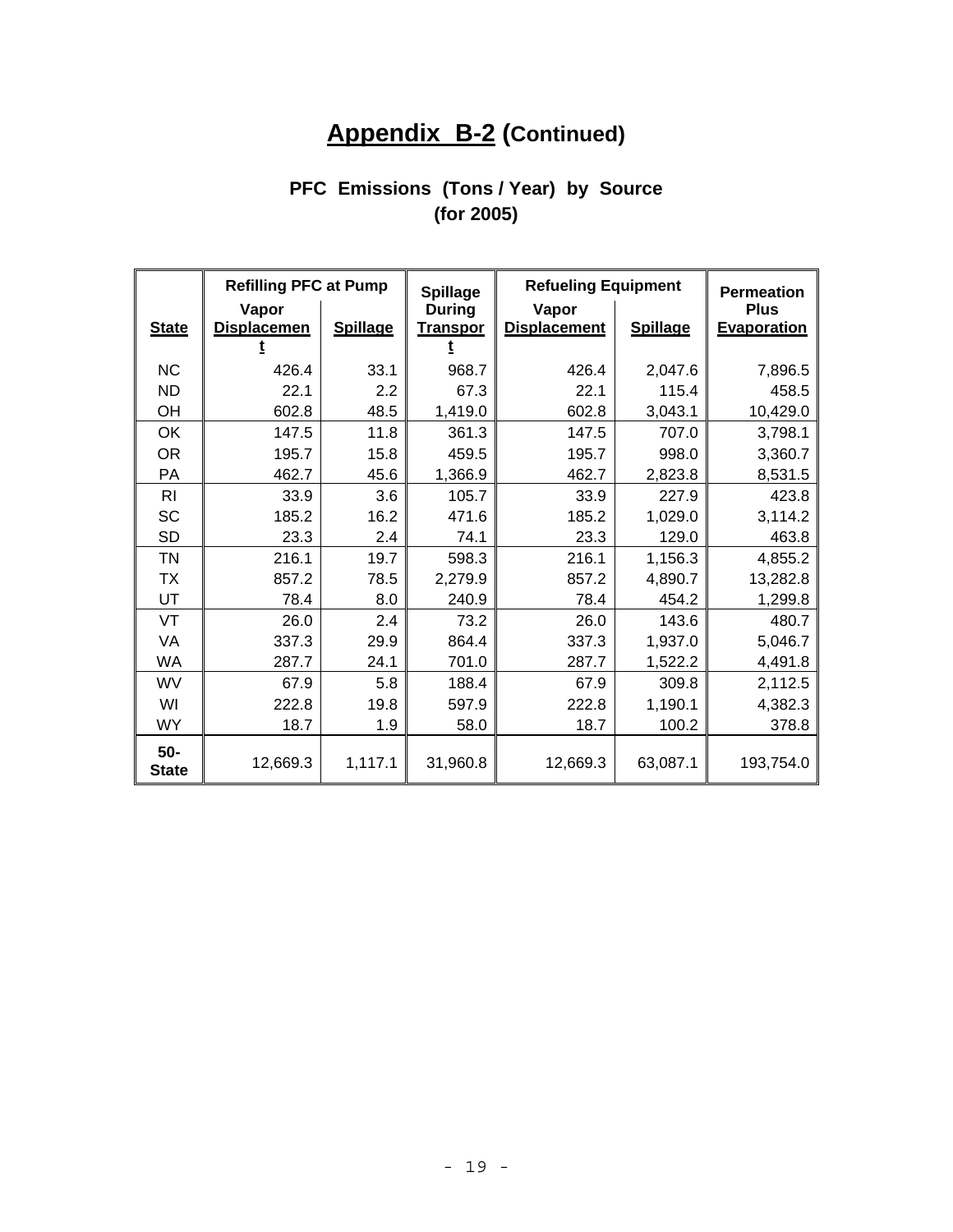# **Appendix C-1**

### **Response to Peer Review Comments from Sam Wells**

This report was formally peer reviewed by two peer reviewers (Sam Wells and Sandeep Kishan). In this appendix, comments from Sam Wells are reproduced in plain text, and EPA's responses to those comments are interspersed in indented italics. Comments from the other peer reviewer appear in the following appendix (Appendix C-2).

\*\*\*\*\*\*\*\*\*\*\*\*\*\*\*\*\*\*\*\*\*\*\*\*\*\*\*\*\*\*\*\*\*\*\*\*

### **Peer Review of 'Estimating emissions associated with portable fuel containers (PFCs)'**

Sam Wells January 16, 2006

### **Introduction**

Comments are offered on draft documentation of calculation used in 'Estimating emissions associated with portable fuel containers (PFCs). In general, the document is clear and concise, making improvements upon previous work done by California Air Resources Board (ARB) and others. Further, the proposed methodology is more complete, as it includes all possible modes of hydrocarbon emissions from the gas pump to the non-road fuel tank, as opposed to ARB's single focus upon the PFC.

Similar to other peer review comments I have submitted recently, the introduction appears perhaps a little too concise and brief, with the first sentence mentioning an ARB study- without an overview of the problem and why estimating PFC emissions are important to understand. Also, the types of hydrocarbon emissions are grouped into seven (7) categories, but only six (6) are discussed. These are not fatal flaws but a little editing would make the document much more readable.

*Two paragraphs have been added to the introduction to explain the importance of estimating emissions from PFCs*.

### **Surveys**

Realizing that the EPA is constrained as to obtaining consumer survey information, one could make a case that the ARB survey was (a) a small, (b) old, and (c) perhaps geographically biased towards northern and southern California and perhaps not representative the US. These are important considerations because the ARB survey findings indicated a very high incidence of PFC stored in the "open" condition:

- Residential open 34% (random survey = 1,500, response =  $26\%$ )
- Commercial open 49% (nonrandom survey = 161, response =  $94\%$ )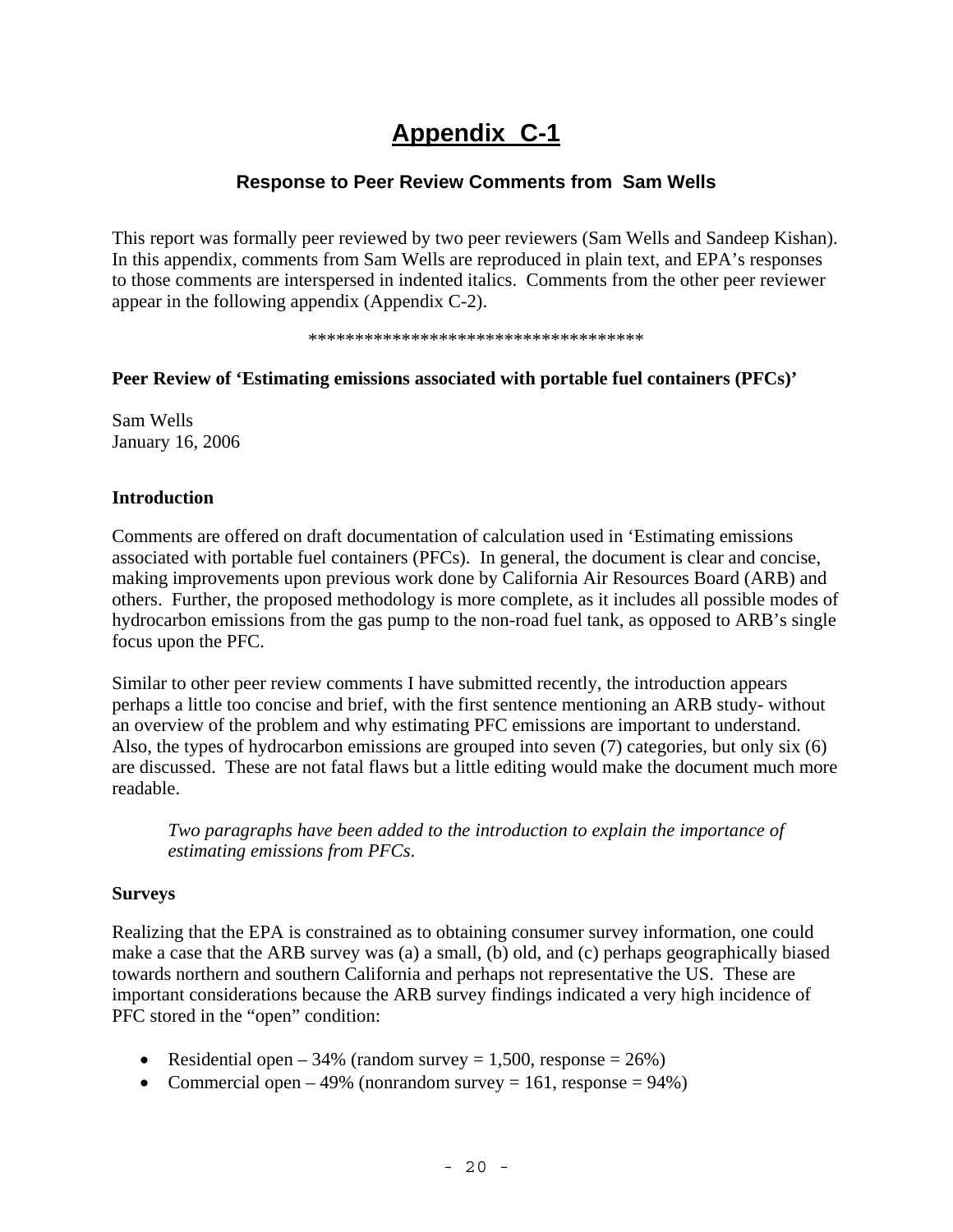These high frequencies have a disproportional impact on hydrocarbon emissions because these PFC are freely vented to the atmosphere; thus small changes in the proportions could cause large changes to the emissions inventory.

Therefore, I would recommend a future survey on a national basis to update these statistics and the 1991 Outdoor Power Equipment Institute study used to provide NEVES and NONROAD spillage and vapor displacement at the gasoline pump. The EPA should consider funding such a study if it considers regulation of PFC in the future or analysis of SIP credits; it is understood that the current methodology used the "best current science."

*The reviewer is correct that while this survey is the "best current science," it is very limited. A survey of a larger number of businesses and households over a larger geographic area (i.e., more than just one state) might produce somewhat different inventory estimates. However, we performed several supplemental analyses in which we made relatively large changes to the survey ratios in Table 1, and we found that the total estimated VOC inventory changed by less than 13 percent. Therefore, EPA does not believe that such an undertaking would result in a significantly different estimate of the overall VOC inventory*.

### **EPA Approach**

Although the ARB survey had its limitations, the EPA application to seasonally and geographically allocate PFC is considered to be good. It was also beneficial to have estimates of approximately 80 million PFC in the US so as to validate the estimates. A brief analysis of residential and commercial landscaping equipment found in NONROAD appears to bolster this contention, since those are the leading contributors in terms of PFC (indeed one could almost call PFC the "lawnmower and weed whacker gas can inventory").

### **Revising Sources of HC Emissions**

As mentioned previously, this section includes seven hydrocarbon sources but only six are mentioned. For document clarity perhaps vapor displacement at the pump should follow the exact list as enumerated. Section 2.2.1 seems confusing because it related to both "each gallon of gasoline pumped into each PFC or poured into each piece of nonroad equipment…" This seems to assume that the displacement of a PFC and the gas tank on an engine are exactly the same, which seems awkward at best, and the caveat to not double-count emissions raises even more questions. Please clarify this double-counting issue as it is mentioned again in latter text.

*The goal of the analyses in this report was to estimate all of the VOC emissions associated with the use of PFCs. When a PFC is filled at the gas pump, vapor (containing VOC) is displaced into the atmosphere. Then, when that same PFC is used to refuel a piece of equipment, the vapor in the fuel tank of the piece of equipment is displaced. Thus, when one gallon of gasoline is pumped into a PFC, it displaces 231 cubic inches of vapor from the PFC, and a second 231 cubic inches (again) of vapor when it is pour from the PFC into the equipment. Thus, there are two vapor displacements occurring. However, EPA's NONROAD2004 model already includes that second vapor displacement in its estimates.*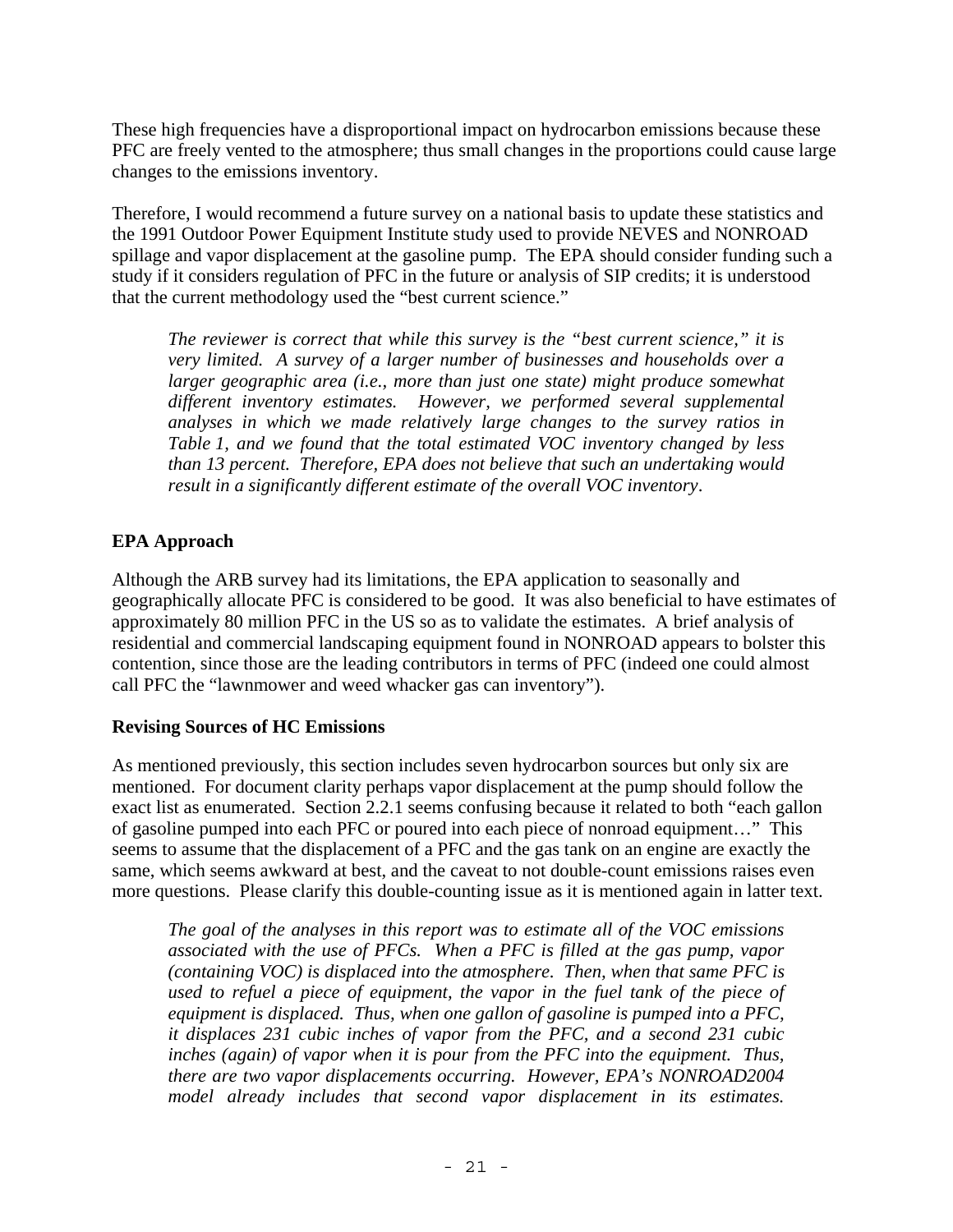*Therefore, if an estimate of all VOC emissions associated with PFCs is needed, then both displacements need to be counted. However, if an inventory of VOC emissions is being calculated and if that inventory already includes the estimates from the NONROAD2004 model, then that second vapor displacement should not be double counted*.

#### **Results**

The ARB rule also adopted in similar form by other states is purported to reduce spillage (from gas can to fuel tank) by up to 60 percent. This claim may be exaggerated or have unknown effects because by the ARB's own admission there were some difficulties:  $1$ 

Shortly after implementing the PFC regulations, consumers began to express complaints regarding spillage from the new PFCs. Specifically, ARB staff received complaints expressing dissatisfaction with the design and functionality of the PFC's "spill-proof" spouts. ARB staff researched these complaints and learned that while the regulations have been successful in reducing emissions from evaporation and permeation, emissions from spillage continued to occur. This is a direct result of the spout design.

Please verify the reductions if possible or state that "good engineering judgment" was used to develop these reduction estimates, as the previous SIP reductions appear to be somewhat tenuous.

*The reviewer is correct that California's original approach was not only unpopular with the consumers, but it was also not effective in controlling spillage. California reduced its estimates of spillage reduction down to zero (i.e., their design change had no effect on spillage). However, California has since revised its approach to spillage control, and they now believe that the current approach will reduce spillage by 60 percent. Since California's current approach is similar to the one that EPA plans to propose in its new (proposed) rule, EPA's belief (based on its own "good engineering judgment") is that the design will reduce spillage by 50 to 60 percent*.

### **Growth, Useful Life, and Scrappage**

Sections 2.2, 3.1, and 3.3 rely on some rather "shaky" assumptions regarding growth, useful life, and scrappage of PFC over time. One of the assumptions is that after four to five years, all the plastic PFC will be replaced by new containers, some in areas having the ARB regulations. These assumptions are based on NONROAD and an estimate that 20 million PFC (of 80 million) are purchased each year. The question as to whether these old, "scrapped" PFC are indeed sent to a hazardous or municipal solid waste landfill<sup>[2](#page-23-1)</sup> is an interesting one that can lead to some conjecture – that perhaps not as many PFC are truly scrapped but are still emitting hydrocarbons (diurnal and evaporative). It could be that as families and businesses purchase new equipment, 

<span id="page-23-1"></span><span id="page-23-0"></span>ARB, 2005, 'Staff report: Initial statement of reasons for proposed amendments to the portable fuel container regulations,' July 29, 2005 2 Most Subtitle D landfills will not accept hazardous materials including gasoline and oil, including any red/orange container (including medical wastes)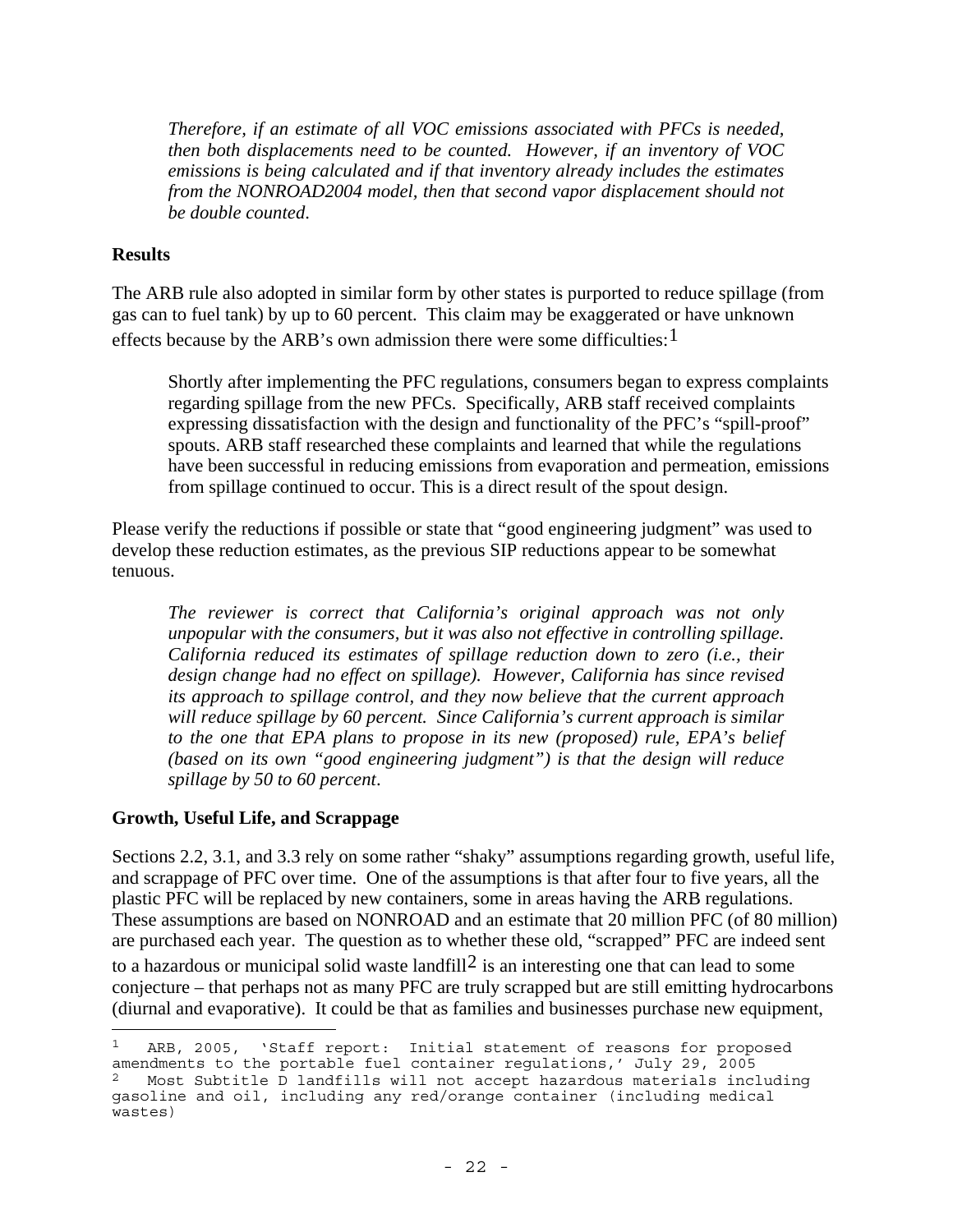many PFC could simply be added to the inventory. This again would be subject to another survey, which was recommended in previous sections, yet may be based in some logic.

- A cursory review of gas can exchange programs in various states and local regions indicated numbers in the thousands, not millions
- As families acquire more equipment, such as 2-stroke chain saws and personal watercraft, $<sup>1</sup>$  $<sup>1</sup>$  $<sup>1</sup>$  more gas cans may be needed</sup>
- As landscaping companies<sup>[2](#page-24-1)</sup> expand, more PFC are required for additional crew trucks

In light of such perceived issues, one might recommend a statement saying that there is considerable uncertainty as to the PFC scrappage rates, since one would think they would be similar to the NONROAD scrappage curves but we simply do not have any hard data.

*The reviewer makes two distinct comments concerning scrappage of PFCs. The question as to whether the disposal of PFCs is itself an environmental problem is beyond the scope of this study. Those PFCs would be disposed of regardless of governmental actions to modify future PFCs. Also, programs dealing with the disposal of those PFCs would not be under the control of EPA's Office of Air*.

*As to the estimates of the scrappage rate, EPA agrees with the reviewer that this estimated rate is subject to considerable uncertainty. However, if we accept the estimate of the PFC manufacturers that there are approximately 80 million PFCs in use (in the USA), that this number is slowly rising, and that approximately 20 million new PFCs are sold each year; then (as stated in the footnote on page 3) mathematically we must conclude that the typical PFC has to be replaced every three to five years. Therefore, EPA will continue to use this estimate of scrappage rate*.

### **Conclusion**

The PFC document is very well presented; I have made a few minor suggestions. However, it may be prudent to consider the level of uncertainty amongst the variables when documenting emission inventory tools and resulting inventories. The math itself may be perfect and executed with a high degree of precision, but accuracy may suffer as a result of extrapolating large-scale inferences from very small surveys. This appears to be the case with PFC. Since documents such as this are often used as guidance or models for states, locals, and consultants as boilerplate to conduct emission inventories, perhaps a few sentences regarding use of special local surveys would be a good idea.

<span id="page-24-0"></span>Note that personal watercraft are not included in the list of covered equipment in Appendix A, but are extensively used in the expanding rental market

<span id="page-24-1"></span>This may be counter-balanced by an increase in diesel mowers and diesel PFC are assumed to have zero hydrocarbon emissions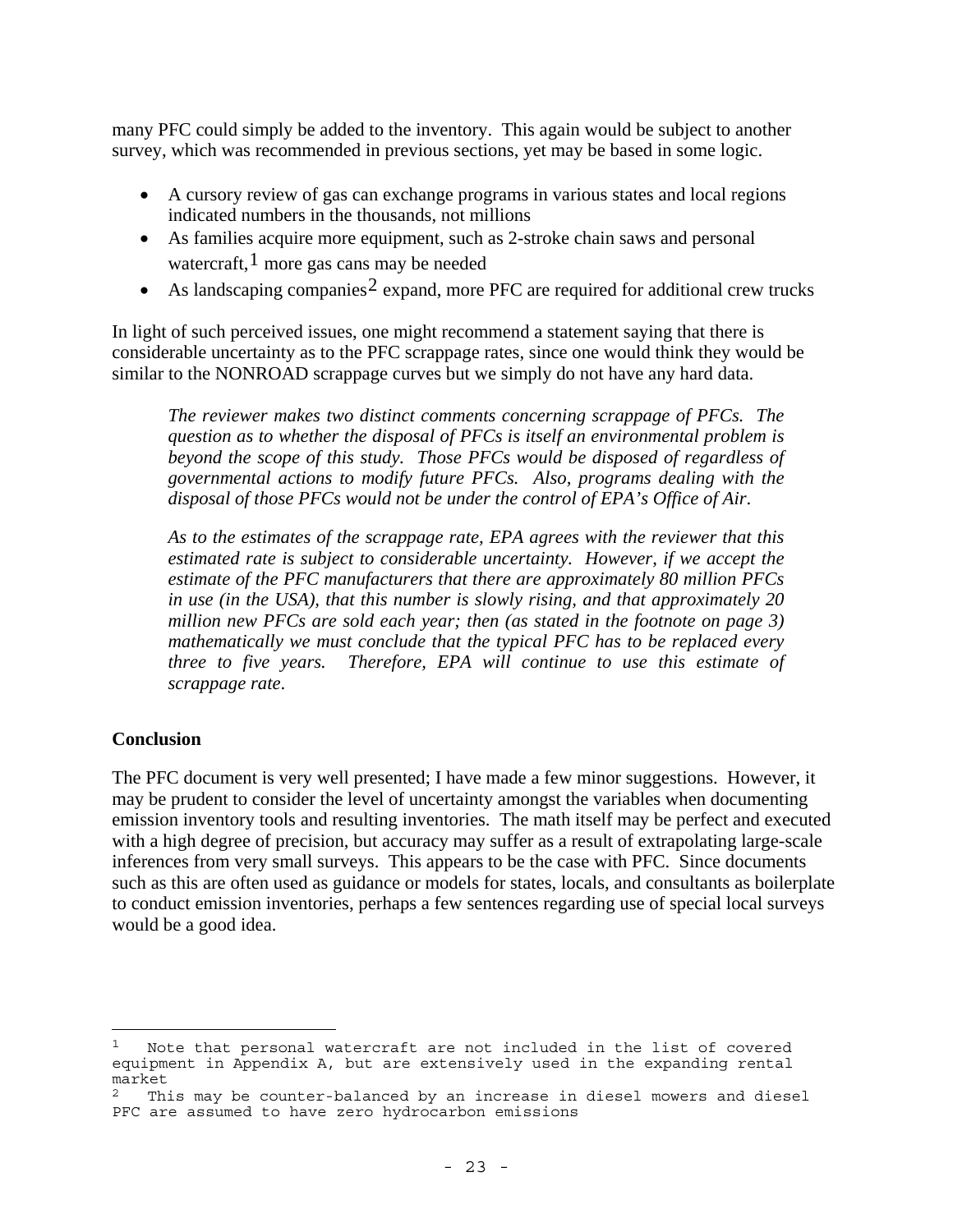# **Appendix C-2**

### **Response to Peer Review Comments from Michael Hutcheson**

This report was formally peer reviewed by two peer reviewers (Sam Wells and Michael Hutcheson). In this appendix, comments from Michael Hutcheson are reproduced in plain text, and EPA's responses to those comments are interspersed in indented italics. Comments from the other peer reviewer appear in the preceding appendix (Appendix C-1).

\*\*\*\*\*\*\*\*\*\*\*\*\*\*\*\*\*\*\*\*\*\*\*\*\*\*\*\*\*\*\*\*\*\*\*\*

### **Peer Review Comments on the Draft Report "Estimating Emissions Associated with Portable Fuel Containers (PFCs)"**

This document details comments from the peer review of the draft US EPA report on evaporative emissions related to portable fuel container use in the following document:

> "Estimating Emissions Associated with Portable Fuel Containers (PFCs)" dated November 18, 2005.

Comments are provided in general for the overall report and for each subject area including population estimates, sources of emissions, ambient temperatures and results.

### **General Comments**

In general the reviewer found the report confusing in some very important areas. The most obvious of which is there is no stated purpose for the report. It appears that the estimates are being made because ARB did some similar estimates and now is controlling PFC emissions. If this is a guide for states to estimate PFC emissions or alternatively use these emission estimates then that purpose should be stated. If these estimates are the basis of federal rule making, then that purpose should be included. The description of the CARB methodology should not be the introduction but should be included in an analysis of existing data and methodologies. The introduction should start with a determination of purpose, history, etc.

*Two paragraphs have been added to the introduction to explain the importance of estimating emissions from PFCs*.

The most confusing aspect is the allegiance of the report to its CARB counterpart to the point that it the CARB estimates get confused with the EPA estimates. It is abundantly clear in Section 2.2 as well as other sections that changes have been made to the CARB methodology. Because of these changes, it would be more clear to the reader if sections described EPA's methodology with reference to CARB data when used instead of reference to CARB's data and methodology then EPA's changes to the methodology and data used. It is recommended that all sections which begin with "ARB determined..." be reworded so that the reader is aware that "EPA estimates ... based on the information from...". It appears to the reviewer that the EPA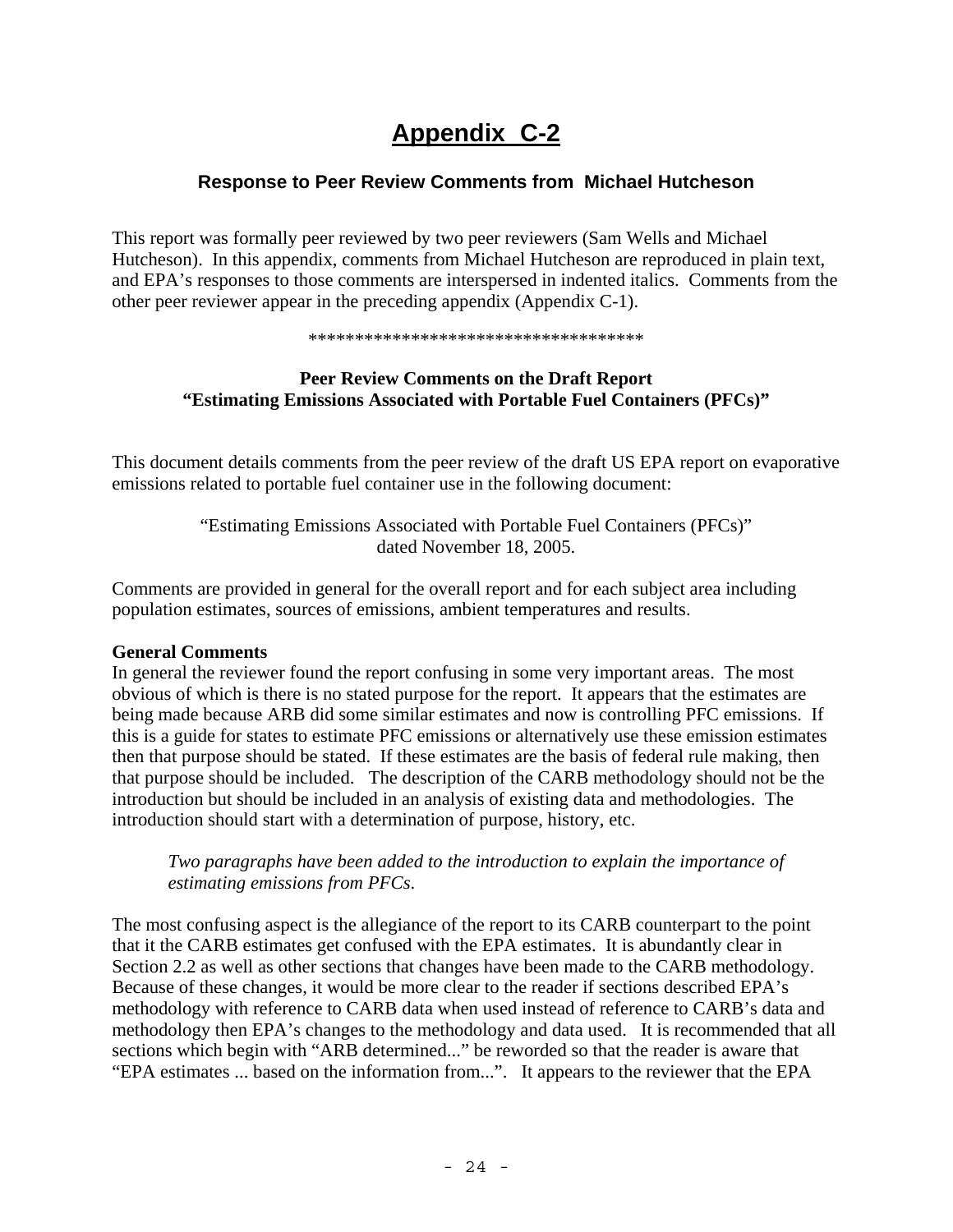attributes more weight to the CARB method than is due because of the numerous basic adjustments EPA has made to the methodology to fit other states.

*The reviewer is correct that EPA's analysis relies greatly upon ARB's original, groundbreaking analysis. EPA's goals were slightly different from ARB's, thus, requiring some modifications to ARB's approach. (ARB seems primarily concerned with controlling the VOC emissions from PFCs as a means to control ozone during the summer months. EPA similarly plans to use these estimates for control of summertime ozone on a nationwide basis. However, EPA is also interested in the control of those VOCs on an annual basis as a means of controlling certain toxic chemicals contained in the VOCs) In this report, we found only one use of the phrase "ARB determined . . ." (Section 2.2.3), and in that instance EPA used exactly what ARB had determined (unmodified)*.

#### **Population Estimates**

The use of the NONROAD model for PFC estimates is an excellent integration of the NONROAD model into these estimates. It appears based on the comparison of the EPA estimate of 76.284 million units to the industry estimate of 80.5 million units that the methodology is a fair estimate. However, the reviewer fails to see how seasonal non-use of containers increases the estimate of the number of containers when it is based on the total fuel consumed divided by the average fuel consumed per container. Furthermore, it is unclear why EPA revises the seasonal estimates of fuel consumed when they are based on seasonal fuel consumption. Revising the estimated number of winter refills upward from 0.6 to 1.0 creates a winter bias and possibly underestimating emissions.

*The reviewer makes two distinct comments concerning the estimate of the number of PFCs First, the estimate of 76.284 million PFCs in use was based on EPA's estimate (from the NONROAD2004 model) of the number of gallons of gasoline being dispensed by PFCs However, if some PFCs are out of use for one or more seasons, then the total number of PFCs would be the sum of those in use plus the number of those not in use. Hence, assuming that some PFCs are used only part of the year would increase the total (estimated) number of PFCs*.

*As to EPA's decision to round up the number of refills during winter from 0.6 up to 1.0, EPA reasoned that PFCs used for only one season (i.e., winter) would be refilled at the beginning of that season, thus insuring at least one refill. PFCs used for two or more season would likely require more than a single refill during the year; thus, suggesting (but not requiring) a refill during the winter. PFCs not used during the winter would not be averaged in to determine the number of refills. Thus, EPA believes that assuming (for only those residential PFCs used during the winter) that a refill rate of 1.0 was more reasonable than 0.6. Also, note that using the 0.6 rate and distributing the remaining 0.4 refills over the remaining nine months results in an increase of VOCs during the summer months of only four percent*.

It is also unclear to the reader if the seasonal estimates are nationwide or state by state. Because the state by state description is lacking, it is assumed the state by state analysis was not performed. It seems to the reviewer that a state by state analysis of fuel consumption is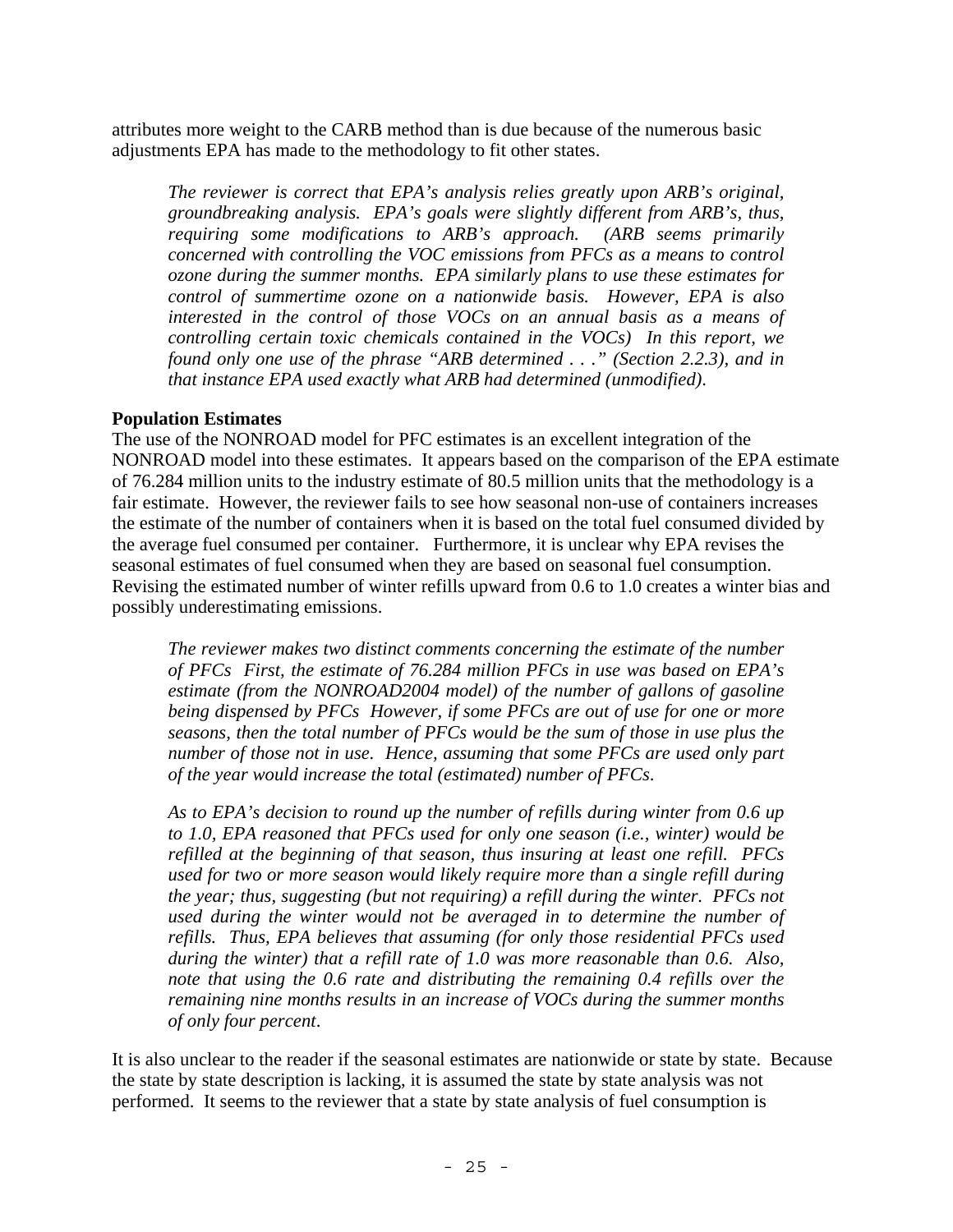appropriate because warmer states would have substantially higher summer consumption and lower winter consumption than colder climates. This is because colder climates would have additional snow and cold weather nonroad units to maintain. Therefore the reviewer recommends that the seasonal fuel consumption estimates be made on a state by state basis.

*EPA used its NONROAD2004 model to estimate fuel consumption related to PFCs. These fuel consumption estimates were made for each season and for each state. Thus, this component of EPA's approach already met the reviewers suggestion. A statement has been added to the text to the effect that the fuel consumption estimates (from Table 2) were calculated by adding the individual state-by-state estimates*.

### **Sources of Emissions**

The reviewer recommends that EPA eliminate the discussion of the changes to the CARB methodology and limit the discussion to EPA's methodology and data sources. The description of changes to methods only confuses the findings in the report as discussed above. Additional discussion of individual sources of emissions are discussed below.

#### **Vapor Displacement**

The reviewer can not tell from the discussion of vapor displacement if EPA conducted separate daily analyses for each state based on daily average temperatures or if the estimates made by NONROAD for filling equipment are simply assumed equal to the vapor displacement during filling of the PFC. Based on the amount of transport spillage, permeation and diurnal emissions and equipment refueling spillage, vapor displacement during filling of PFC's must be greater than vapor displacement during fueling of non-road equipment.

*The reviewer is correct that because of gasoline lost to permeation, evaporation, and transport spillage the vapor displacement at the time the PFC is filled is greater than the vapor displacement when the PFC is then used to fill the equipment. However, that spillage estimates matches the estimates from the NONROAD2004 model which are already included in the inventory. Also, that difference is not only tiny compared to the total VOC emitted, it is not affected by EPA's proposed rules. Therefore, EPA will retain its current spillage estimate*.

#### **Spillage at the Pump**

EPA errs by using the Mobile6 model spillage estimates as the basis for estimating spillage on a per gallon basis for one basic reason. Simply put, on-road vehicles have much larger tank capacities than PFCs. Testing by URS Corporation for Missouri refueling regulations shows that spillage during refueling is independent of the amount of gasoline dispensed and is only dependent on the number of fills. In other words, spillage is caused at the fuel pump by the act of removing the nozzle from the tank regardless of the amount of gasoline dispensed. On average, each nozzle will spill approximately 1.5 grams of fuel per refill, even if 1,000 gallons were dispensed each time. Based on the average capacity of a container for residential use, EPA estimates less than 1 gram of spillage per refill and for commercial containers EPA estimates approximately 1 gram of spillage per refill. Therefore on a per gallon of fuel dispensed basis, the reviewer believes the Mobile6 model underestimates spillage during refilling of PFC.

*The reviewer is likely correct that EPA is underestimating the spillage occurring when the PFC is filled at the pump. However, since that underestimation is small relative to*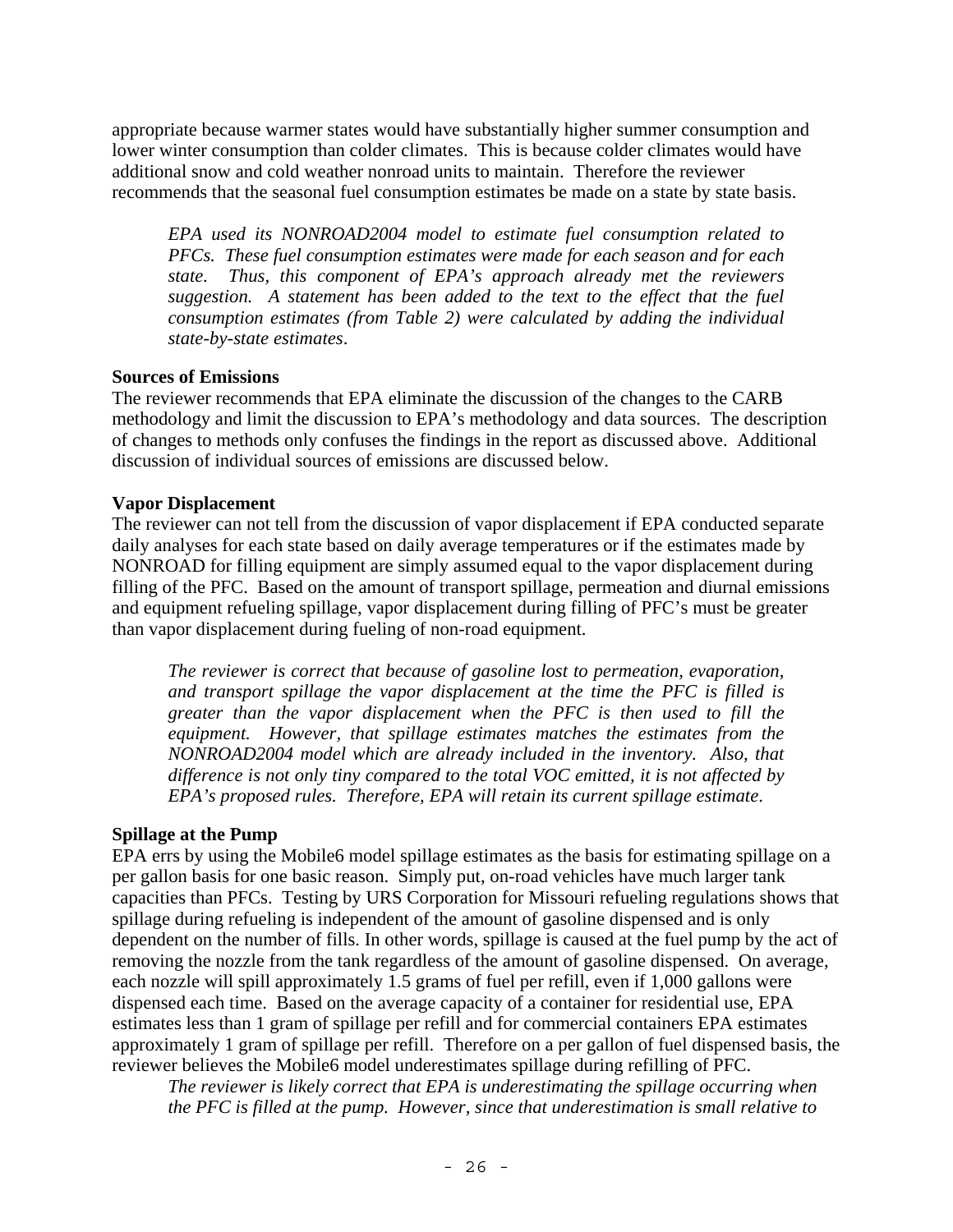*the total VOC emitted and is not affected by EPA's proposed rule, EPA will continue to use the estimates based on its MOBILE model*.

### **Spillage during Transport**

The reviewer believes the EPA methodology for estimating emissions from spillage during PFC transport are incorrect and the CARB data underlying these estimates are incorrectly based. Transport spillage should be directly proportional to number of gallons as well as distance transported. Commercial usage of portable fuel containers is necessary only to transport gasoline to a piece of equipment where transport of the equipment to a central refueling location is infeasible. Typically, these uses are predominantly related to transport of the container between operational locations as in a commercial landscaping business. Because of the large number of miles these containers must be transported in comparison to residential PFC usage, it is beyond belief that spillage during transport for an open commercial PFC transported 50 miles per refill would be less on a per gallon basis than for a residential closed PFC transported less than 5 miles from the pump to the residence. For this reason, the reviewer recommends that additional consideration of the transport spillage estimates be made.

*The reviewer does not disagree that the estimates EPA proposes to use to estimate spillage during transport are "the best available" estimates; rather, he only suggests that those estimates might not be "good enough." EPA agrees with the reviewer that those estimates (from Table 3) could be improved. However, we do not agree that those estimates are too far from reality to be useful. As we can see in Table 6, the current estimate of spillage during transport is actually less than six percent of the estimated total VOCs. Therefore, even if we were to*  double the estimated spillage during transport, we would be increasing the total *inventory of VOCs from PFCs by lest than six percent. Since EPA believes that the assumptions underlying Table 3 are directionally correct (i.e., spillage from open PFCs is greater than from closed PFCs) and since the sensitivity of the total inventory to the assumed spillage rate is small, EPA will retain this approach*.

### **Spillage during Refueling Non-road Equipment**

The reviewer believes the NONROAD estimates of spillage are appropriate for this analysis.

### **Permeation**

The reviewer agrees the CARB estimates of permeation rates are appropriate to use, however, it is not clear in this document if the CARB estimates are on a per gallon of fuel or per gallon of capacity basis. It appears that EPA has based their estimates assuming the CARB testing is based on a per gallon of gasoline basis, however this is not immediately clear. If additional testing has shown the permeation rate is independent of fill level, as stated, then any additional testing relied upon should be referenced in this document and any analysis of permeation rate included for comparison.

*EPA has used these factors to adjust both permeation and diurnal/evaporative emissions to reflect changes both in ambient temperatures and (for evaporation/ diurnal emissions) in fuel RVP. Most recently these adjustment factors were used*